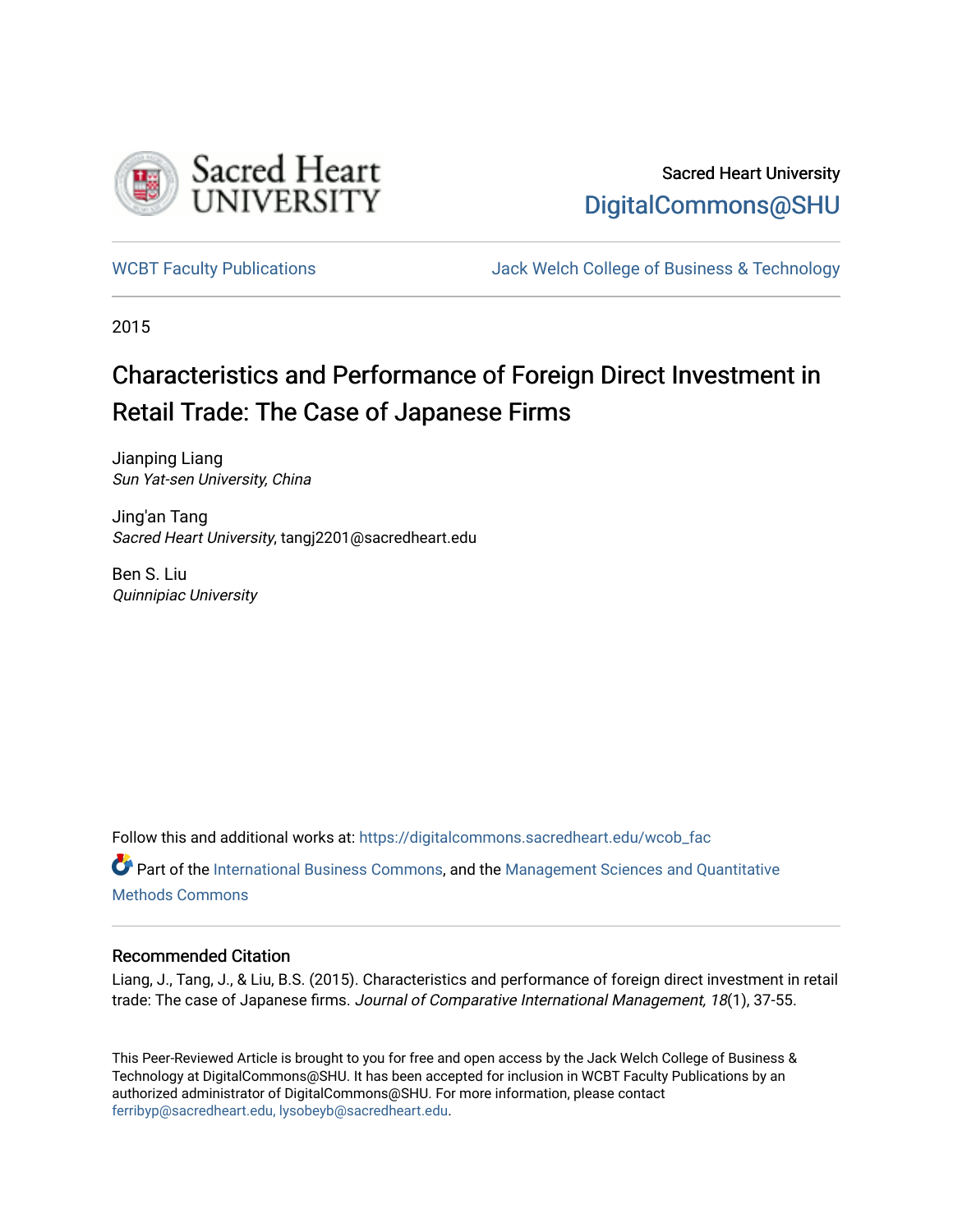# **Characteristics and Performance of Foreign Direct Investment in Retail Trade: The Case of Japanese Firms**

by

**Jianping Liang** *Sun Yat-sen University, China*

# **Jing'an Tang**

*Sacred Heart University, U.S.A.*

### **Ben Shaw-Ching Liu** *Quinnipiac University, U.S.A.*

In the international business development, foreign direct investment (FDI) as a general *phenomenon has been extensively studied, yet the understanding of particular characteristics of FDI in the retail industry remain limited. The success of international retail trade relies heavily on the understanding of consumers in the host countries. Therefore, this paper analyzed the characteristics and performance of foreign direct investment (FDI) in retail trade using the Japanese FDI data (JFDI) from 1986-2001 as a case. We found (1) an overall trend for JFDI to move from the developed countries to developing countries; (2) a modest correlation between subsidiary size and performance; (3) in certain countries/regions, a positive and significant correlation between entry mode and performance; and (4) a focus of JFDI on the USA and the Greater-China area. The results of this paper provide important implications for countries which want the FDI in retail trade and for companies which want to invest in international retail trade.*

### **1. Introduction**

With rapid globalization, more and more countries have witnessed the expansion of foreign direct investment (FDI) across numerous industries ranging from manufacturing to retailing. In addition, consumers from different countries have benefited from worldwide economic development, especially in emerging markets in Asia and Latin America. As consumers in different countries have more spending power, they develop different tastes and desire better lifestyles. Therefore, we should expect to see a fast growing retail industry, both domestically and internationally. Kuipers (1999) observed that a significant proportion of sales in many prominent retailers were derived from international operations. However, as Mooij & Hofstede (2002) pointed out, a number of additional new realities such as mega-mergers and new communication capabilities are changing the rules of the game in international retailing, leading to, for example, a focus on understanding differences rather than similarities among consumers across borders. Moreover, Goldman (2001) indicated that the pattern of internationalization activities by international retailers is changing from largely involving moves among developed economies to moves from developed economies to developing economies that provide opportunities such as high growth rates,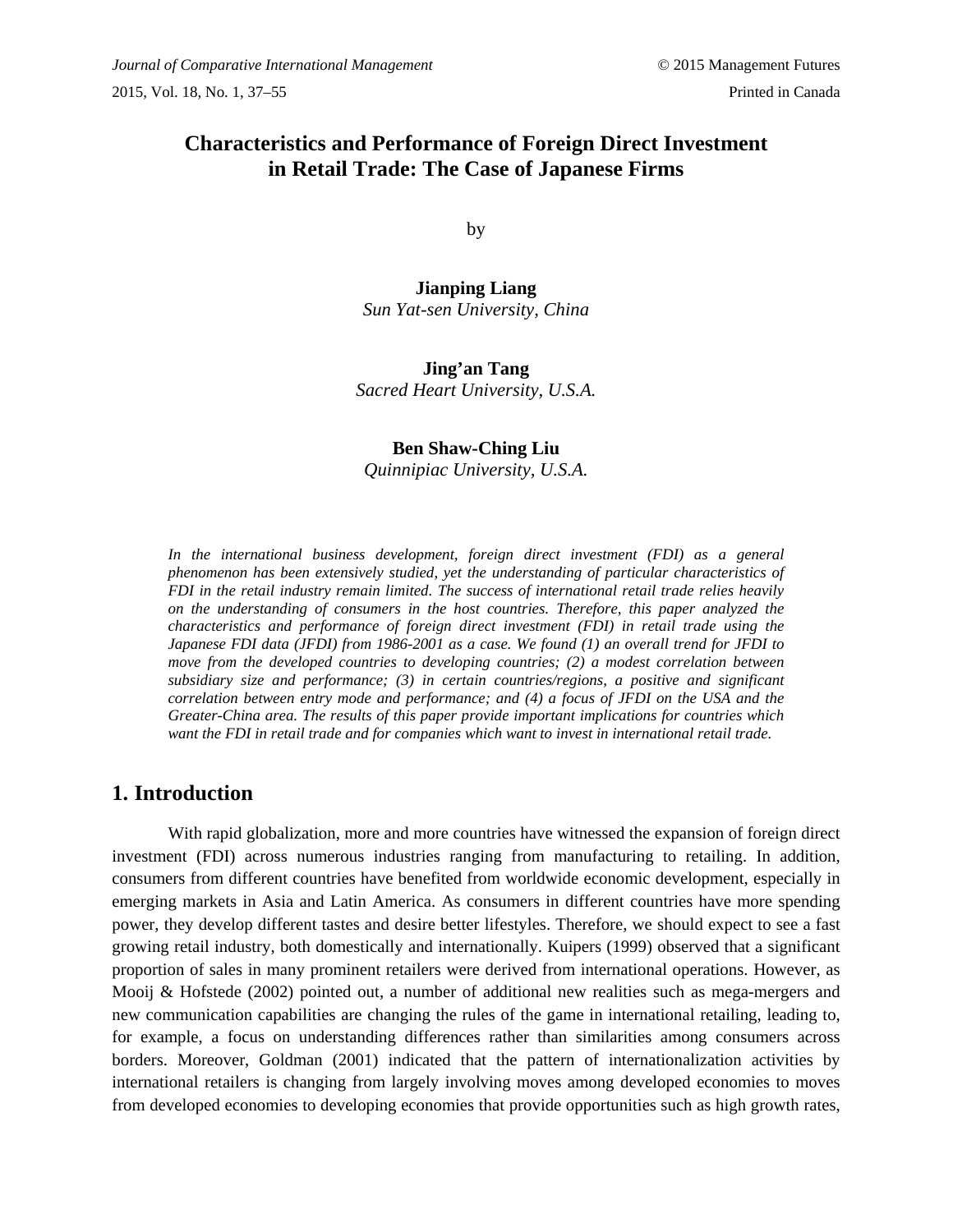growing middle-class, and weak competition from local retailers (see also Barth et al., 1996; Hentzepeter, 1999; Reuling, 1998; Stores, 1998).

Nitsch, Beamish, & Makino (1995) argued that public policy makers and government officials can learn a lot from examining the characteristics and performance of foreign subsidiaries, such as job creation and investment stimulation. As Drabek & Payne (2001) pointed out, FDI is very important to the national economy in any country (see also Brewer, 1993; Boddewyn, Halbrich & Perry, 1986; Makino, Beamish & Zhao, 2004). Although it is possible for a country to generate funds by itself, many negative effects on the national economy may result from such isolationism, such as slow domestic economic development. Nitsch et al. (1995) found evidence that one significant effect of having trade barriers at the country level is to stimulate investment in another country in the region. Those countries that have trade barriers provide opportunities for others' economic development rather than their own. Nowadays, many developing countries realize the negative effects of having trade barriers and most of them actively encourage international behavior (Takagi, 2006), such as the FDI (Fan & Lu, 2011). For example, after opening the domestic market for more than 30 years, China has become a country that is in the 3rd place on purchasing power parity GDP in the world (after European Union and United States) by measuring economic output on the prices of a bundle of goods and services in local currencies (The World Fact Book, 2011), and is in the  $4<sup>th</sup>$  place on gross national income (GNI) measured by valuing each country's goods and services in dollars, using three year average exchange rates (Atlas of Global Development, 2007). Therefore, the study of the characteristics and performance of FDI can provide important insights for countries to make related public policies (Pan, 1998; Park, 2003; Gao & Tisdell, 2008; Liu & Pearson 2010).

For companies that want to invest in international retail trade, there are many factors to be considered. For example, Anand & Delios (1997) found that depending on the required capabilities and location-specific resources, different entry mode choices (i.e., acquisitions, joint ventures and greenfield establishments) in FDI in wholesale and retail industries could significantly influence the performance of the foreign subsidiaries. Bouquet, Hébert & Delios (2004) found that the choice of foreign entry mode and expatriate staffing decisions in three service industries including retail trade have important consequences for a subsidiary's competitive advantage in new international markets (see also Edstrom & Galbraith, 1977; Hill et al., 1990). While most of the previous research on international retail trade focused on the internationalization activities among developed countries, a growing number of international retailers shifted attention to developing countries (Shiu & Dawson, 2002; Kim, 2008; Cao and Dupuis, 2010). Goldman (2001) investigated the transfer of retail formats (e.g., supermarkets, hypermarkets, specialty stores, department stores, wholesale-clubs and shopping centers) to developing economies, in particular China, and found that differences in economic conditions between China and the home countries, and the target market segments in China, determine the extent of transfer change of retail formats. Moreover, Mooij & Hofstede (2002) examined the convergence and divergence in consumer behavior across countries by using Hofstede's (1997, 2005) five-dimensional model of national culture and found that retailing strategies cannot be extended from one country to other countries without adaptation. This study attempts to provide guidance for international retailers to make better decision on those important issues.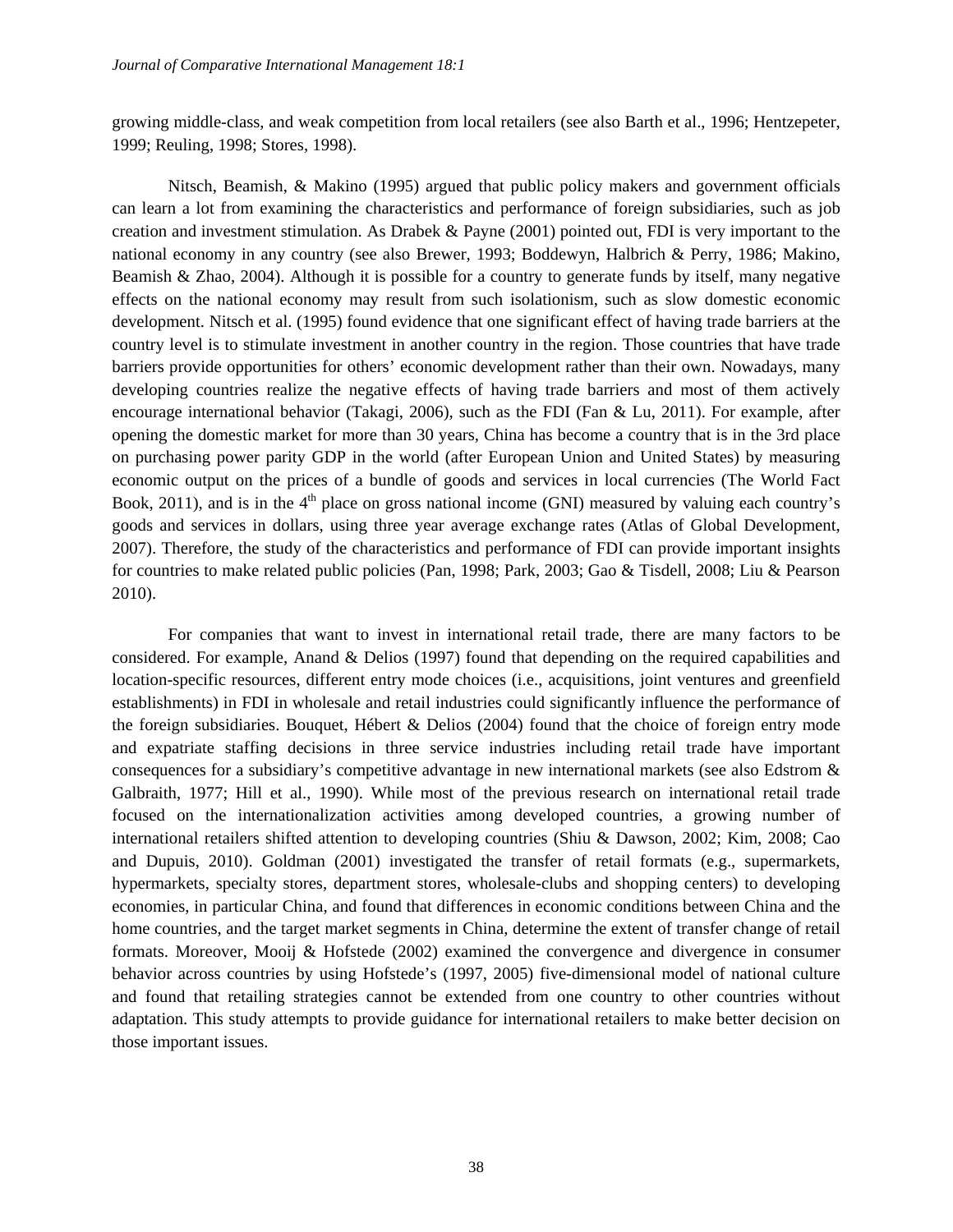### **2. Data and Method**

In order to investigate the characteristics and performance of JFDI in retailing, we used the TK (Toyo Keizai) database covering the years of 1986-2003. It has been compiled from *Japanese Overseas Investment: a Complete Listing by Firms and Countries*. Data was collected from publicly-available market data from the three major Japanese stock exchanges and from a survey sent to top Japanese managers in each subsidiary of those listed Japanese parent companies (Nitsch et al., 1995). This database had been tested for reliability and validity (Beamish & Nitsch, 1999) and had been used in over 100 refereed journal publications.

In this study, we first selected 853 Japanese subsidiaries that were categorized in retail trade according to the Standard Industrial Classification (SIC) code for subsidiaries established during 1986- 2003. The further selection of the sample for data analysis followed the criteria outlined in Nitsch et al (1995). First, we excluded cases from countries/regions with less than five Japanese subsidiaries in order to identify patterns across countries/regions. Second, cases with incomplete data and unclear definition of entry mode were excluded. Third, we deleted those subsidiaries less than three years old due to evidence from other studies (e.g., Woodcock, Beamish, & Makino, 1994) that most subsidiaries need two years after establishment to stabilize their performance. Therefore, we had a sample of 743out of the original 853 cases.

Moreover, because we attempted to describe the characteristics of the JFDI subsidiaries, and to link those observations to subsidiary performance, we wanted to have a sample that had a measure of performance. According to Nitsch et al. (1995), incommensurable national accounting conventions and the difficulty of obtaining non-consolidated data led to few studies that made such a connection between the characteristics and performance of subsidiaries. In the TK database, the performance measure was one of the three possible performance (i.e., "Gain", "Breakeven", or "Loss") ranked by the top Japanese managers in the subsidiary. However, in any given year that had the performance measure from 1986 to 2003, out of the 743 cases, only 20 to 137 subsidiaries had the data for the performance measure. We decided to choose the performance data from the year 2001, because only 39 subsidiaries had performance data in 2003 but 120 subsidiaries had in 2001. Following the above changes, we again ruled out the countries/regions that had less than five subsidiaries. In the end, we had a final sample of 98 cases.

Table 1 summarized the distribution of the final sample of the Japanese subsidiaries on country/region, entry mode and performance. These subsidiaries operated in seven countries/regions and in 16 different two-digit SIC groups. Table 2 summarized the industry performance and Table 3 summarized the entry mode performance.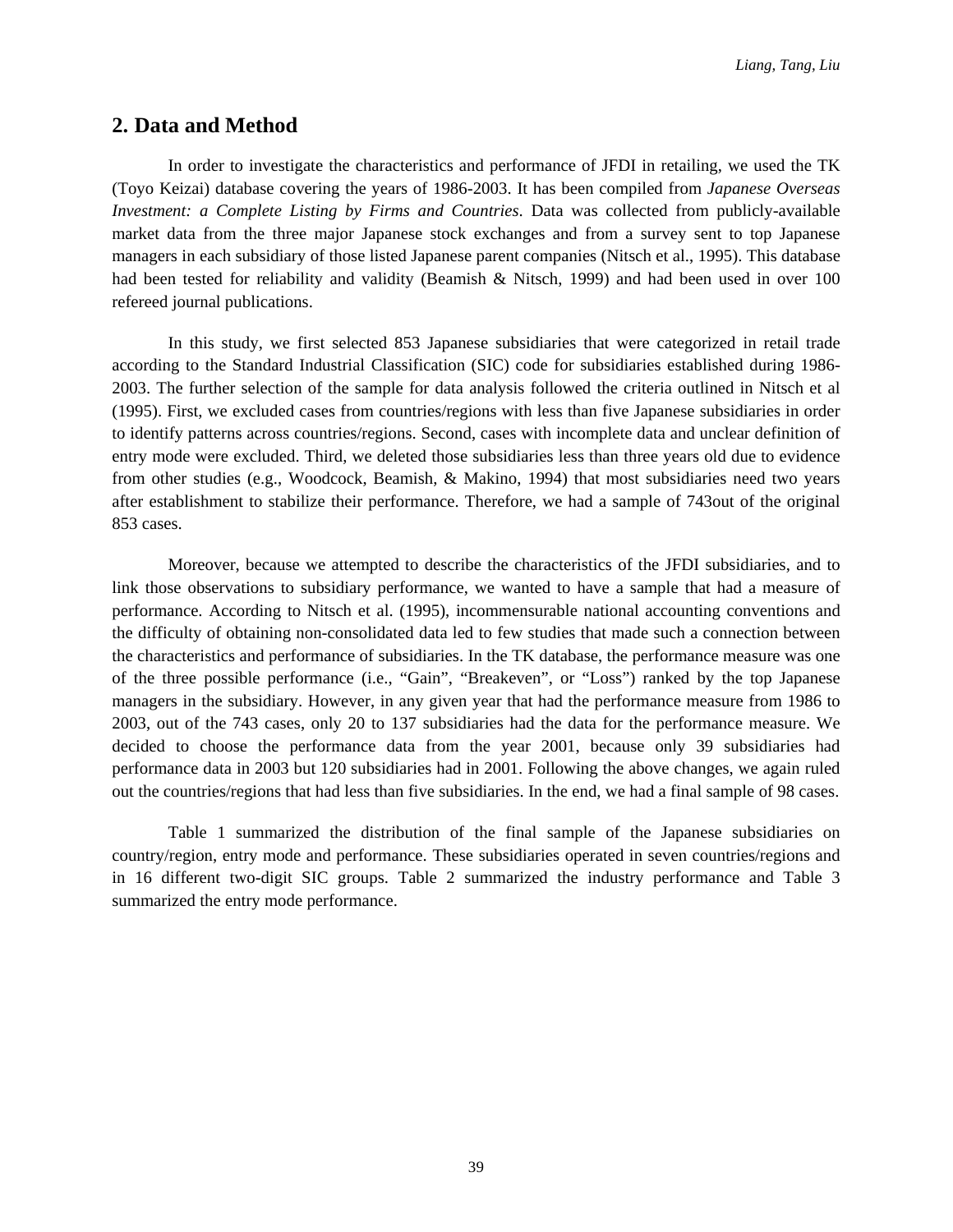|                          |       |                  | wholly<br>owned  | joint<br>venture | acquisition      | capital<br>participation | Total            |
|--------------------------|-------|------------------|------------------|------------------|------------------|--------------------------|------------------|
| <b>USA</b>               |       | Loss             | 3                | $\mathbf{0}$     | 1                | $\mathbf{0}$             | $\overline{4}$   |
|                          |       | Breakeven        | $\overline{4}$   | $\overline{c}$   | $\boldsymbol{0}$ | $\boldsymbol{0}$         | 6                |
|                          |       | Gain             | 12               | 3                | $\boldsymbol{2}$ | $\boldsymbol{0}$         | 17               |
|                          | Total |                  | 19               | 5                | 3                | $\boldsymbol{0}$         | 27               |
| China                    |       | Loss             | $\overline{2}$   | $\overline{2}$   | $\boldsymbol{0}$ | $\boldsymbol{0}$         | $\overline{4}$   |
|                          |       | <b>Breakeven</b> | $\boldsymbol{0}$ | $\mathbf{1}$     | $\boldsymbol{0}$ | $\boldsymbol{0}$         | $\mathbf{1}$     |
|                          |       | Gain             | $\overline{2}$   | 11               | $\overline{0}$   | $\boldsymbol{0}$         | 13               |
|                          | Total |                  | $\overline{4}$   | 14               | $\overline{0}$   | $\overline{0}$           | 18               |
| Taiwan                   |       | Loss             | $\mathbf{1}$     | $\mathfrak{Z}$   | $\overline{0}$   | $\mathbf{0}$             | $\overline{4}$   |
|                          |       | <b>Breakeven</b> | $\overline{c}$   | $\mathbf{2}$     | $\boldsymbol{0}$ | $\boldsymbol{0}$         | $\overline{4}$   |
|                          |       | Gain             | $\overline{2}$   | $\overline{4}$   | $\boldsymbol{0}$ | $\sqrt{2}$               | $\,8\,$          |
|                          | Total |                  | 5                | 9                | $\boldsymbol{0}$ | $\overline{2}$           | 16               |
| Hong Kong                |       | Loss             | $\overline{2}$   | $\mathbf{1}$     | $\boldsymbol{0}$ | $\boldsymbol{0}$         | 3                |
|                          |       | <b>Breakeven</b> | $\overline{c}$   | 3                | $\boldsymbol{0}$ | $\boldsymbol{0}$         | 5                |
|                          |       | Gain             | 3                | 3                | $\overline{0}$   | 1                        | $\tau$           |
|                          | Total |                  | $\boldsymbol{7}$ | $\boldsymbol{7}$ | $\boldsymbol{0}$ | $\mathbf{1}$             | 15               |
| France                   |       | Loss             | $\mathbf{1}$     | $\boldsymbol{0}$ | $\overline{2}$   | $\boldsymbol{0}$         | $\overline{3}$   |
|                          |       | Breakeven        | 1                | 0                | $\boldsymbol{0}$ | $\boldsymbol{0}$         | $\mathbf{1}$     |
|                          |       | Gain             | $\overline{c}$   | $\mathbf{0}$     | $\boldsymbol{0}$ | $\boldsymbol{0}$         | $\sqrt{2}$       |
|                          | Total |                  | $\overline{4}$   | $\mathbf{0}$     | $\overline{2}$   | $\overline{0}$           | $\sqrt{6}$       |
| Korea                    |       | Loss             | $\overline{2}$   | $\boldsymbol{0}$ | $\boldsymbol{0}$ | $\boldsymbol{0}$         | $\overline{2}$   |
|                          |       | <b>Breakeven</b> | $\boldsymbol{0}$ | $\boldsymbol{0}$ | $\boldsymbol{0}$ | $\boldsymbol{0}$         | $\boldsymbol{0}$ |
|                          |       | Gain             | $\overline{2}$   | $\overline{2}$   | $\mathbf{1}$     | $\boldsymbol{0}$         | $\sqrt{5}$       |
|                          | Total |                  | $\overline{4}$   | $\overline{2}$   | $\mathbf{1}$     | $\overline{0}$           | $\boldsymbol{7}$ |
| Australia                |       | Loss             | $\overline{3}$   | $\mathbf{1}$     | $\overline{0}$   | $\overline{0}$           | $\overline{4}$   |
|                          |       | <b>Breakeven</b> | $\overline{0}$   | $\mathbf{0}$     | $\boldsymbol{0}$ | 1                        | 1                |
|                          |       | Gain             | $\overline{c}$   | 1                | $\boldsymbol{0}$ | 1                        | $\overline{4}$   |
|                          | Total |                  | 5                | $\overline{2}$   | $\overline{0}$   | $\overline{2}$           | 9                |
| All<br>Countries/regions |       | Loss             | 14               | $\overline{7}$   | 3                | $\boldsymbol{0}$         | 24               |
|                          |       | <b>Breakeven</b> | 9                | 8                | 0                | 1                        | 18               |
|                          |       | Gain             | 25               | 24               | 3                | 4                        | 56               |
|                          | Total |                  | 48               | 39               | 6                | 5                        | 98               |

# **Table 1.** JFDI in Retail Trade: Entry Mode and Performance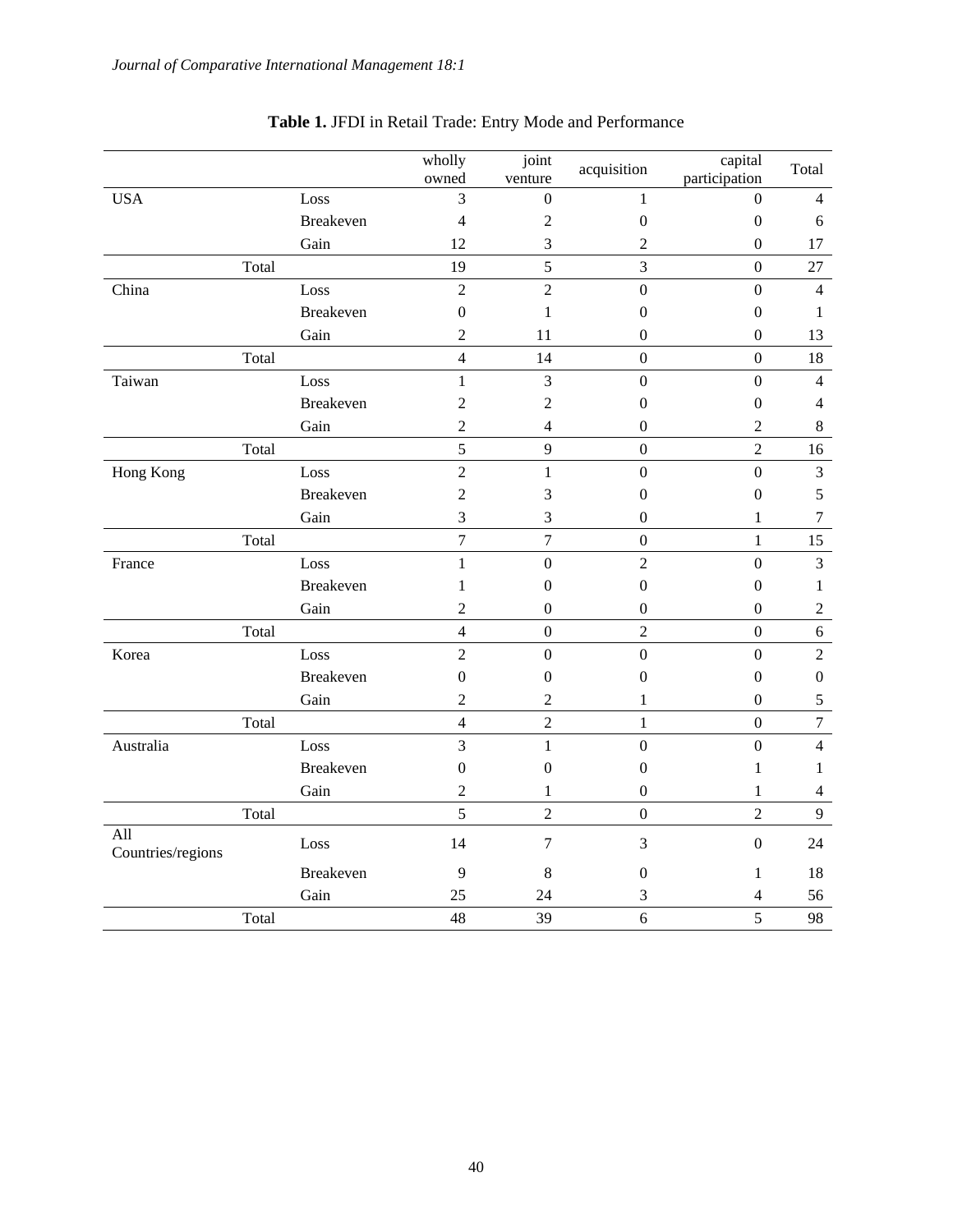|                                          | <b>USA</b>       | China   | Taiwan  | Hong Kong | France  | Korea         | Australia |  |  |
|------------------------------------------|------------------|---------|---------|-----------|---------|---------------|-----------|--|--|
| Wholesale Trade - Durable                | 1.33             | $-$     | 2.00    | 3.00      | $- -$   | $1.00*$       | $1.00*$   |  |  |
| <b>General Merchandise Stores</b>        | 2.33             | 3.00    | 3.00    | 3.00      | 2.50    | $-$           | 1.00      |  |  |
| Apparel and Accessory Stores             | 2.75             | $1.00*$ | 2.00    | 2.00      | $3.00*$ | $- -$         | 3.00      |  |  |
| Eating and Drinking Places               | 2.57             | 2.90    | 1.50    | 2.25      | $1.00*$ | $\sim$ $\sim$ | 3.00      |  |  |
| Miscellaneous Retail                     |                  | $- -$   | $3.00*$ | 2.50      | $1.00*$ | 2.50          | 1.50      |  |  |
| Other Retail                             | 3.00             | 1.50    | 2.60    | 1.33      | 1.00    | 3.00          | 3.00      |  |  |
| Country/region Means (All<br>Industries) | 2.48             | 2.50    | 2.25    | 2.27      | 1.83    | 2.43          | 2.00      |  |  |
|                                          | (*. single case) |         |         |           |         |               |           |  |  |

**Table 2.** JFDI in Retail Trade: Industry Performance

Averages were based on the following coding of questionnaire responses

1="Loss"; 2="Breakeven"; 3="Gain"

|                                | <b>USA</b> | China                    | Taiwan            | Hong Kong | France            | Korea   | Australia |  |  |
|--------------------------------|------------|--------------------------|-------------------|-----------|-------------------|---------|-----------|--|--|
| <b>Wholly Owned Subsidiary</b> | 2.47       | 2.00                     | 2.20              | 2.14      | 2.25              | 2.00    | 1.80      |  |  |
| Joint Venture                  | 2.60       | 2.64                     | 2.11              | 2.29      | $- -$             | 3.00    | 2.00      |  |  |
| Acquisition                    | 2.33       | $- -$                    | $\qquad \qquad -$ | $- -$     | 1.00              | $3.00*$ | 2.50      |  |  |
| Capital Participation          | $- -$      | $\overline{\phantom{m}}$ | 3.00              | $3.00*$   | $\qquad \qquad -$ | --      | $- -$     |  |  |
| $(*, single case)$             |            |                          |                   |           |                   |         |           |  |  |

**Table 3.** JFDI in Retail Trade: Entry Mode Performance

Averages were based on the following coding of questionnaire responses

1="Loss"; 2="Breakeven"; 3="Gain"

### **2.1 JFDI in Retail Trade: Industry Distribution**

Although the JFDI in retail trade distributed widely in the entire spectrum of the available SIC codes, about 80% of the subsidiaries could be categorized into five two-digit industrial classifications:

- SIC 50 wholesale trade-durable (9% of the cases): Subsidiaries in this category operated in the retail trade as the subsidiary's second, third, or fourth industry. For example, Kaga (Korea) Electronics Co. Ltd., Tasaki Shinyu (Hong Kong) Ltd., and Honolulu Optical Co. Inc.
- SIC 53 General Merchandise Stores (14% of the cases): For example, Mitsukoshi (U.S.A) Inc., Takashimaya Retailing Australia Pty. Ltd, and JUSCO Stores (Hong Kong) Co., Ltd.
- SIC 56 Apparel and Accessory Store (10% of the cases): For example, Issey Miyake Europe S.A., Fashion Force (HK) Ltd, and Yoshinoya Taiwan Co. Ltd.
- SIC 58 Eating and Drinking Places (36% of the cases): For example, Genki Sushi Hawaii Inc., MitsuiKoshi Restaurant Service Ltd., and Tianjin Kobe Restaurant.
- SIC 59 Miscellaneous Retail (10% of the cases): For example, Japan Air System Hong Kong Ltd., Mandom Korea Corp, and UMC Electronics Hong Kong Ltd.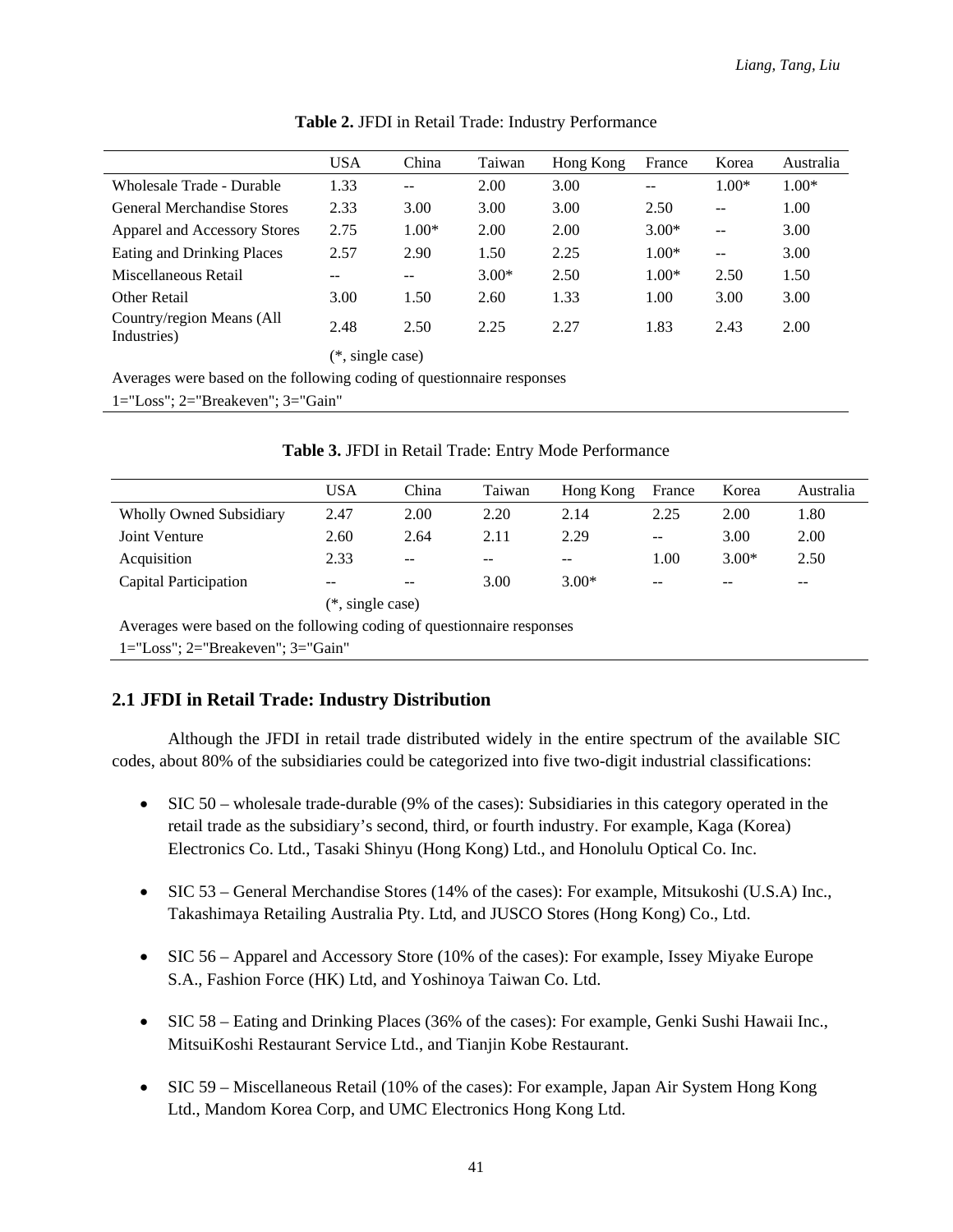

#### **Figure 1.** JFDI in Retail Trade: Performance by Industry

Following the tradition of Nitsch et al. (1995), we labeled these five industries as "major industries". The performance of these five major industries is summarized in Figure 1. The percentage of cases in each performance category was broken down according to these major industries. For example, wholesale trade - durable accounted for about 30% of all the cases that reported loss. Moreover, the sales performance (US\$ millions) for each major industry in 2001 was shown as below respectively: \$385.15 for apparel and accessory stores, \$70.43 for general merchandise stores, \$17.12 for eating and drinking places, \$15.98 for wholesale trade – durable, and \$14.48 for miscellaneous retail.

#### **2.2 JFDI in Retail Trade: Subsidiary Size by Employees**

Apparel and accessory stores, eating and drinking places, and general merchandise stores were the largest establishments when measured with the absolute numbers of employees per subsidiary. An interesting pattern was that the number of employees per subsidiary started decreasing after reaching a peak in recent years for some major industries. For the apparel and accessory stores, the number of employees per subsidiary increased from the year of 1986 to 1994 (from 1153 to 6468 employees) and then decreased steadily (to 4418 in 2001). For the eating and drinking places, the number of employees per subsidiary started decreasing in the year of 1999 and changed to 3504 in 2001, while it increased from 387 in 1986 to 4517 in 1999. The same also happened to wholesale trade – durable. However, for general merchandise stores, after a small decrease from the year of 1994 to 1999 (from 2518 to 1973 employees), there was a large and dramatic jump in the number of employees per subsidiary in 2001 (to 7292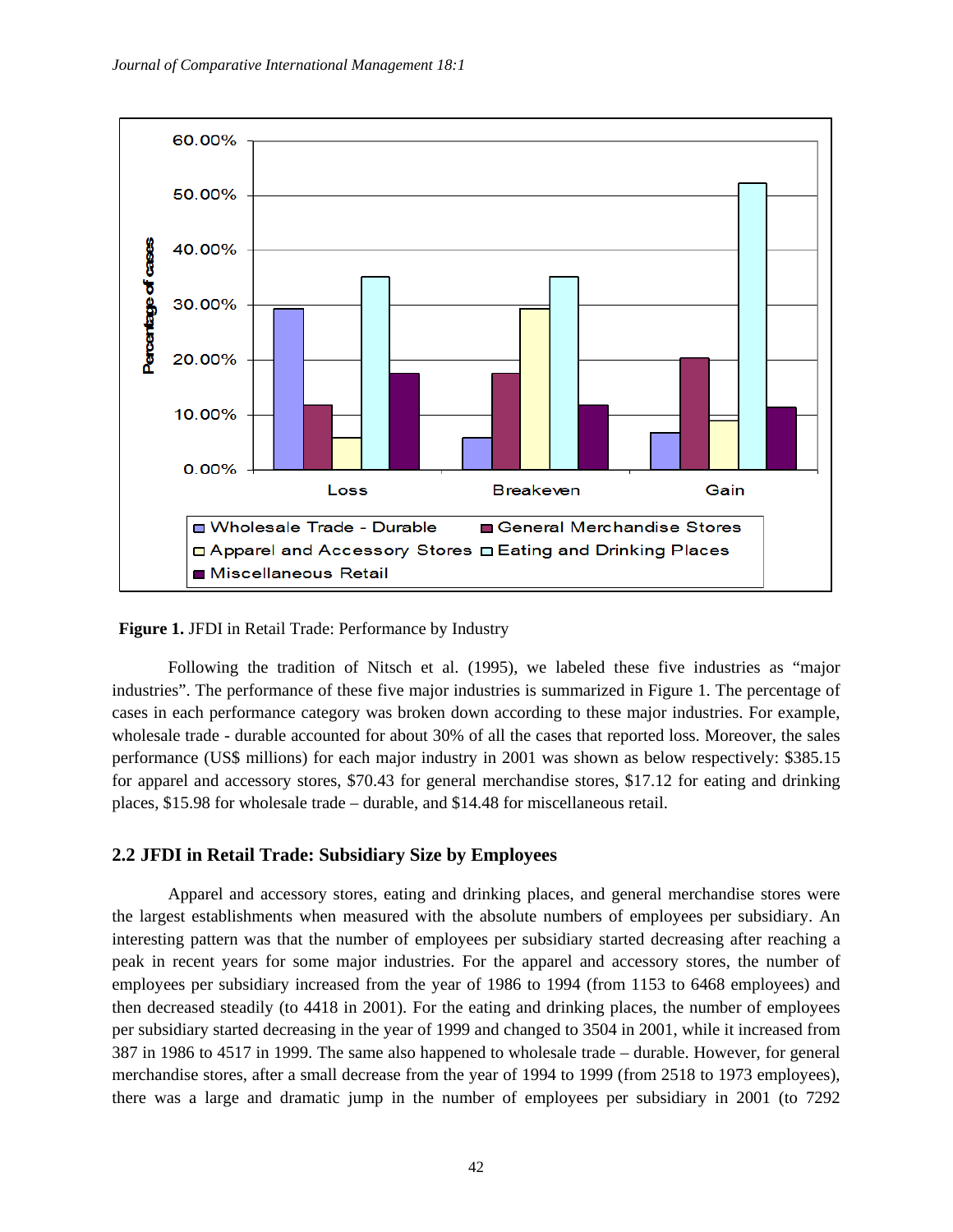employees), which makes general merchandise stores sector the largest industry in the sample in 2001. It should be pointed out that wholesale trade-durable and miscellaneous retail tended to be relatively small, with only 424 and 129 employees per subsidiary in 2001, respectively. Additional information was provided on the number of Japanese employees per subsidiary in each major industry, which indicated that general merchandise stores tended to have the largest number of Japanese employees per subsidiary (100 Japanese employees in 2001), followed by eating and drinking places (49 Japanese employees in 2001).

A further analysis of the dataset found that from the year 1986 to 1999, the number of missing values on the number of employees ranged from two to 13, respectively. But in 2001, there were more than 20 missing values on this measure. When we included only those subsidiaries that had complete information in both 1999 and 2001, and ran the mean comparison for the subsidiaries in these two years, we found that the number of employees per subsidiary decreased in the wholesale trade-durable (from 126 to 61 employees), apparel and accessory stores (from 860 to 698 employees), and miscellaneous retail (from 22 to 20 employees), whereas the number of employees per subsidiary increased in the general merchandise stores (from 192 to 483 employees) and the eating and drinking places (from 141 to 147 employees). Therefore, consistent results were found for the wholesale trade-durable (decreasing trend), apparel and accessory stores (decreasing trend), and general merchandise stores (increasing trend) in both types of data analyses.

In order to calculate an index (percentage) for the average number of employees by industry, we used the data in 2001 as reference points and included all available data in each year in the dataset (see Figure 6). We found an interesting pattern from 1999 to 2001: the number of employees decreased quite substantially for some developed countries, including the USA (17 percent decrease in the index), France (69 percent decrease) and Australia (104 percent decrease), while the number of employees increased dramatically in developing countries such as China (58 percent increase), Korea (9 percent increase), and Hong Kong (59 percent increase).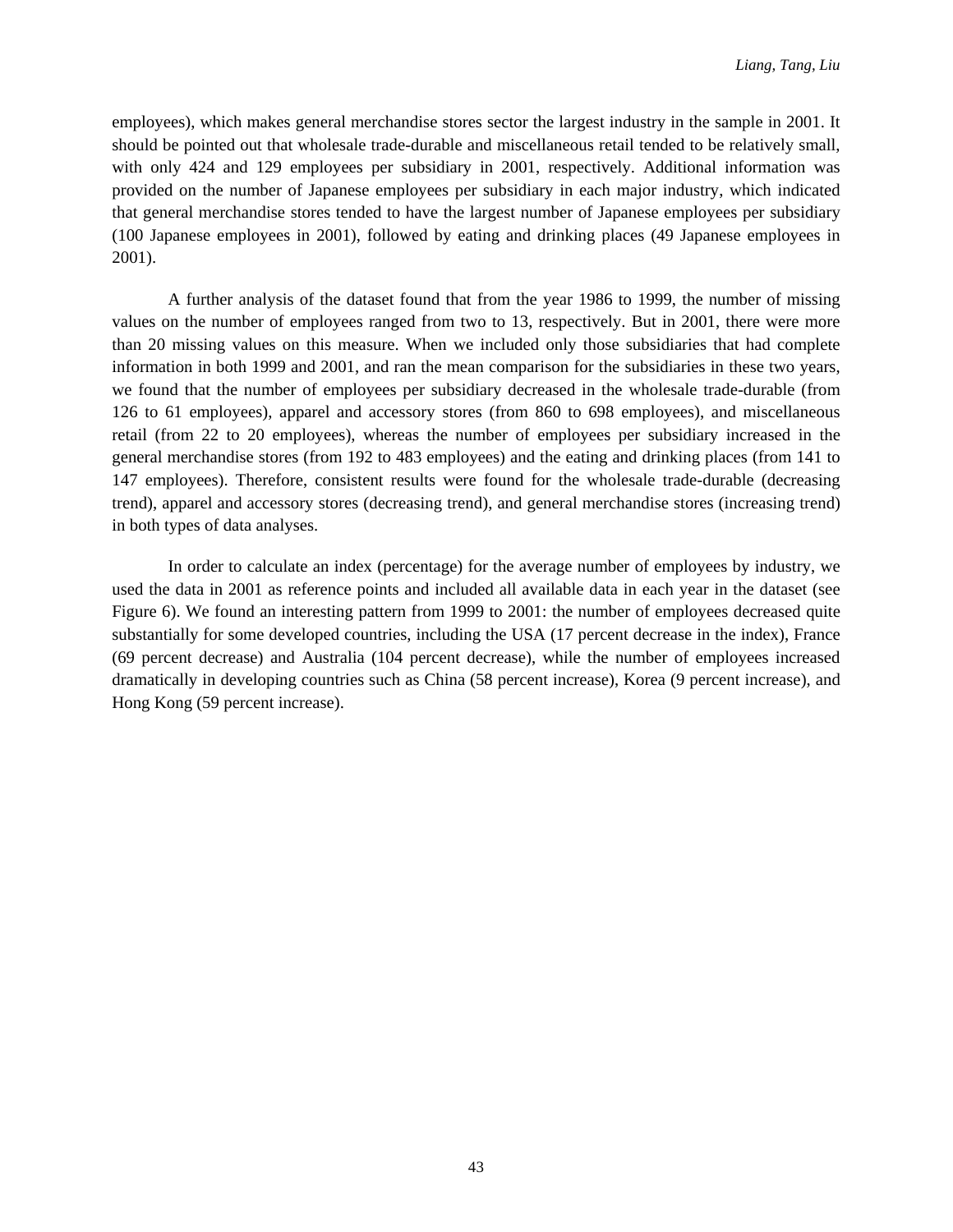

**Figure 6.** JFDI in Retail Trade: Relative Changes in the Number of Employees

Such a pattern had appeared before in various periods but became more obvious between 1999 to 2001, which were consistent with the findings of Goldman (2001) and other researchers (e.g., Barth et al. 1996; Hentzepeter, 1999; Reuling, 1998; Stores, 1998) on the moves of internationalization activities from developed countries to developing countries. From 1986 to 2001, the cumulative annual rates of decline for the developed countries were: USA – 39 percent; France – 113 percent; Australia – 136 percent. On the other hand, the cumulative annual rates of increase for the developing countries were: China – 72 percent; Hong Kong – 82 percent; Korea – 100 percent.

The trends in the number of employees for Japanese subsidiaries in each country/region are shown in Figure 7, which also indicates that the absolute sizes of the subsidiaries are substantially different across countries. The results indicated that the Japanese subsidiaries had the largest number of employees in the USA and Taiwan, although both showed a declining trend from 1992. Further investigation found that the USA had one subsidiary with almost 3500 employees (Kyo-ya Ltd), and one subsidiary with 4000 employees (Talbots Inc.). Both subsidiaries were much larger than average and thus affected the average size of subsidiaries in the USA where there were only 24 cases. On the other hand, China and Hong Kong had a relatively small number of employees in the Japanese subsidiaries but showed a dramatic increase in 2001 after a big drop in 1999 and 1997, respectively. Since Hong Kong was returned from England to China in 1997, it was not surprising to see a big drop at that time when the foreign companies were uncertain about the changes. In 2001, after four years of observations on the development of Hong Kong and rapid growth in China, Japanese firms became optimistic about the future of this emerging market and thus increased employment dramatically.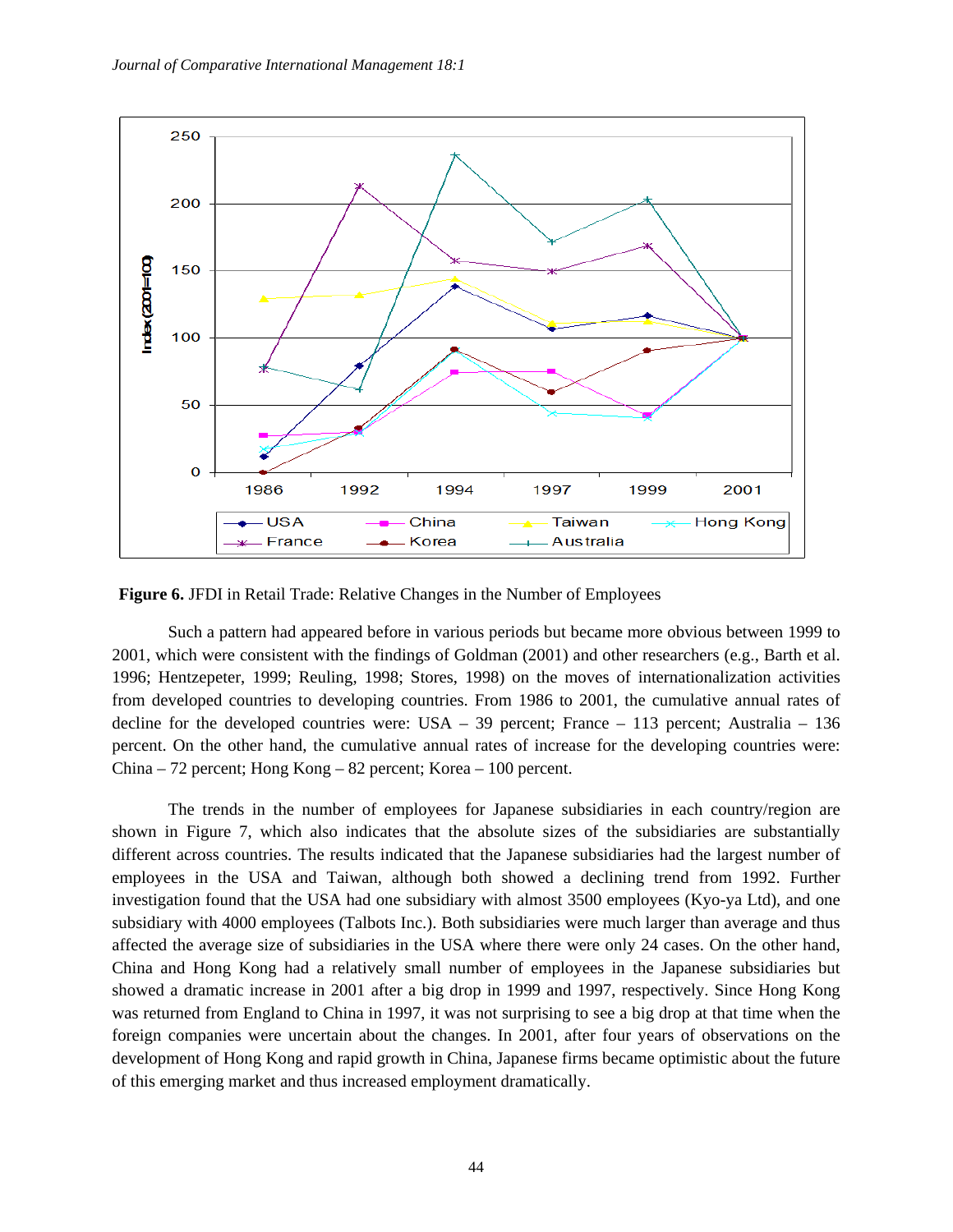We have summarized the relationships between the changes of the subsidiaries' total number of employees from 1986 to 2001 and their performance in Table 4. We found: (1) highly significant positive correlations of the number of total employees between one period and the corresponding ones in different periods. This indicated that the size of Japanese subsidiaries tended to be stable; (2) highly significant positive correlations of the performance between one period and the corresponding ones in different periods. This indicated that the performance of Japanese subsidiaries also tended to be stable; and (3) there was no significant correlations between the number of total employees and the performance of the subsidiaries in the same period or across periods. This indicated that the size of Japanese subsidiaries was only a modest predictor of the performance of the subsidiaries, as the signs of the coefficients were positive.



**Figure 7.** JFDI in Retail Trade: The Number of Employees by Country/Region

Since the capital investment could be considered as another illustration of subsidiaries size, we summarized the capital investment by countries in Table 5 and the relationships between subsidiaries' capital investment from 1986 to 2001 and their performance in those years in Table 6. We found similar conclusions to the above ones made by using the number of total employees as a measure of the subsidiary size.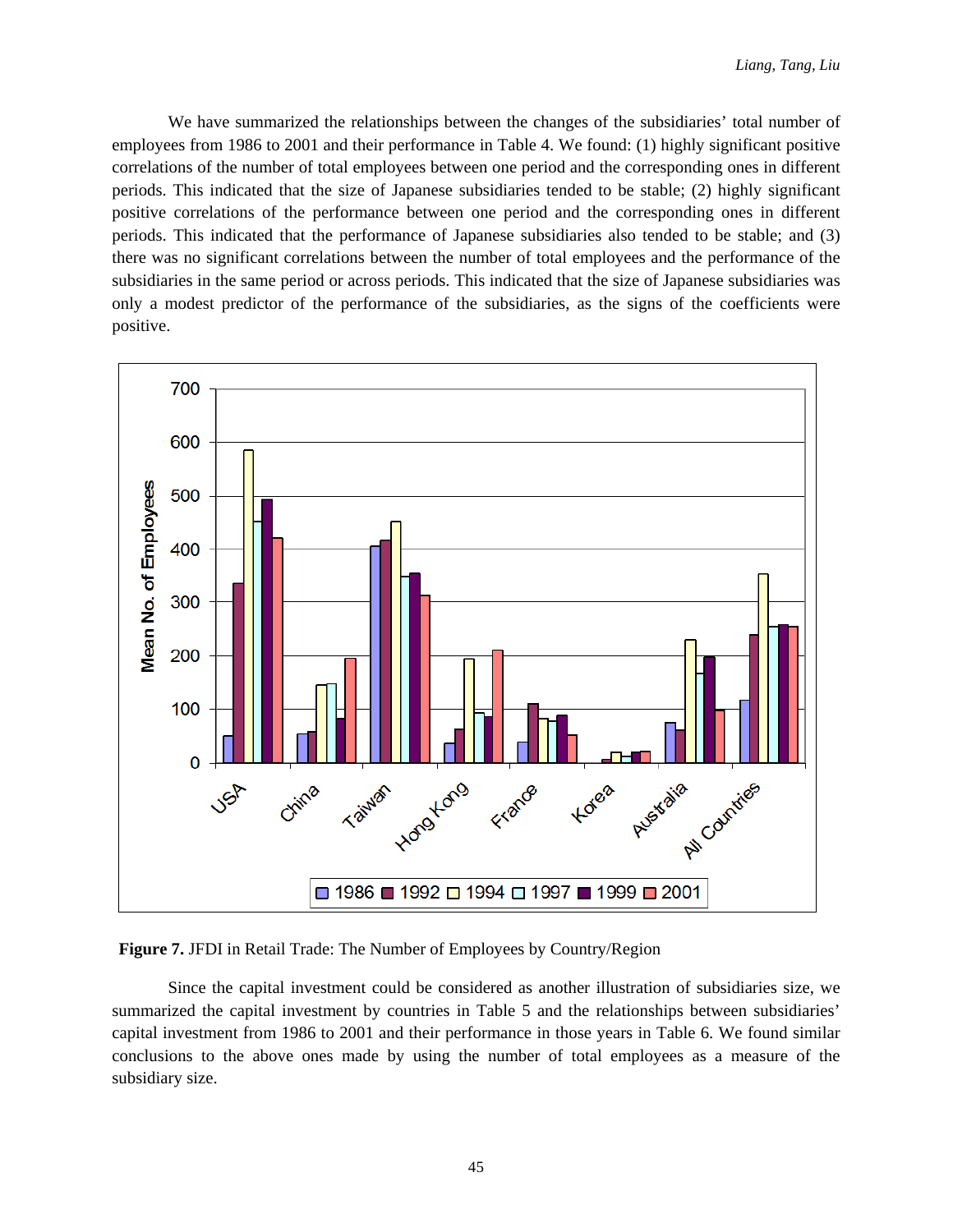|                        | Performance<br>$-1986$ | Employees<br>$-1986$                                     | Performance<br>$-1992$                                   | Employees<br>$-1992$     | Performance<br>$-1994$   | Employees<br>$-1994$     | Performance<br>$-1997$ | Employees<br>$-1997$     | Performance<br>$-1999$   | Employees<br>$-1999$     | Performance<br>$-2001$ |
|------------------------|------------------------|----------------------------------------------------------|----------------------------------------------------------|--------------------------|--------------------------|--------------------------|------------------------|--------------------------|--------------------------|--------------------------|------------------------|
| Employees<br>$-1986$   | 0.33                   |                                                          |                                                          |                          |                          |                          |                        |                          |                          |                          |                        |
| Performance<br>$-1992$ | 0.67                   | 0.35                                                     |                                                          |                          |                          |                          |                        |                          |                          |                          |                        |
| Employees<br>$-1992$   | 0.37                   | $.936$ <sup>(**)</sup> )                                 | 0.16                                                     |                          |                          |                          |                        |                          |                          |                          |                        |
| Performance<br>$-1994$ | 0.33                   | 0.37                                                     | $.770$ <sup>(**)</sup> )                                 | 0.22                     |                          |                          |                        |                          |                          |                          |                        |
| Employees<br>$-1994$   | 0.36                   | $.989$ <sup>(**)</sup> )                                 | 0.16                                                     | $.945$ <sup>(**)</sup> ) | 0.19                     |                          |                        |                          |                          |                          |                        |
| Performance<br>$-1997$ | 0.00                   | 0.18                                                     | $.623$ <sup>**</sup> )                                   | 0.15                     | $.640$ <sup>(**)</sup> ) | 0.14                     |                        |                          |                          |                          |                        |
| Employees<br>$-1997$   | 0.35                   | $.937$ <sup>(**)</sup> )                                 | 0.17                                                     | $.995$ <sup>(**)</sup> ) | 0.16                     | $.953$ <sup>(**)</sup> ) | 0.12                   |                          |                          |                          |                        |
| Performance<br>$-1999$ | $-0.04$                | 0.20                                                     | $.484$ <sup>(**)</sup> )                                 | 0.18                     | $.476$ <sup>(**)</sup> ) | 0.19                     | $.717$ <sup>**</sup> ) | 0.15                     |                          |                          |                        |
| Employees<br>$-1999$   | 0.34                   | $.981$ <sup>(**)</sup> )                                 | 0.17                                                     | $.960$ <sup>(**)</sup> ) | 0.18                     | $.949$ <sup>(**)</sup> ) | 0.11                   | $.973$ <sup>(**)</sup> ) | 0.15                     |                          |                        |
| Performance<br>$-2001$ | 0.06                   | $-0.08$                                                  | $.401(*)$                                                | 0.11                     | $.400(*)$                | 0.13                     | $.616$ <sup>**</sup> ) | 0.09                     | $.897$ <sup>(**)</sup> ) | 0.09                     |                        |
| Employees<br>$-2001$   | 0.18                   | 0.08                                                     | $0.18\,$                                                 | $.894$ <sup>(**)</sup> ) | 0.27                     | $.849$ <sup>(**)</sup> ) | 0.19                   | $.826$ <sup>(**)</sup> ) | 0.19                     | $.880$ <sup>(**)</sup> ) | 0.20                   |
| $\ast$ $\ast$          |                        |                                                          | Correlation is significant at the 0.01 level (2-tailed). |                          |                          |                          |                        |                          |                          |                          |                        |
| $\ast$                 |                        | Correlation is significant at the 0.05 level (2-tailed). |                                                          |                          |                          |                          |                        |                          |                          |                          |                        |

**Table 4.** JFDI in Retail Trade: Employee – Performance Correlations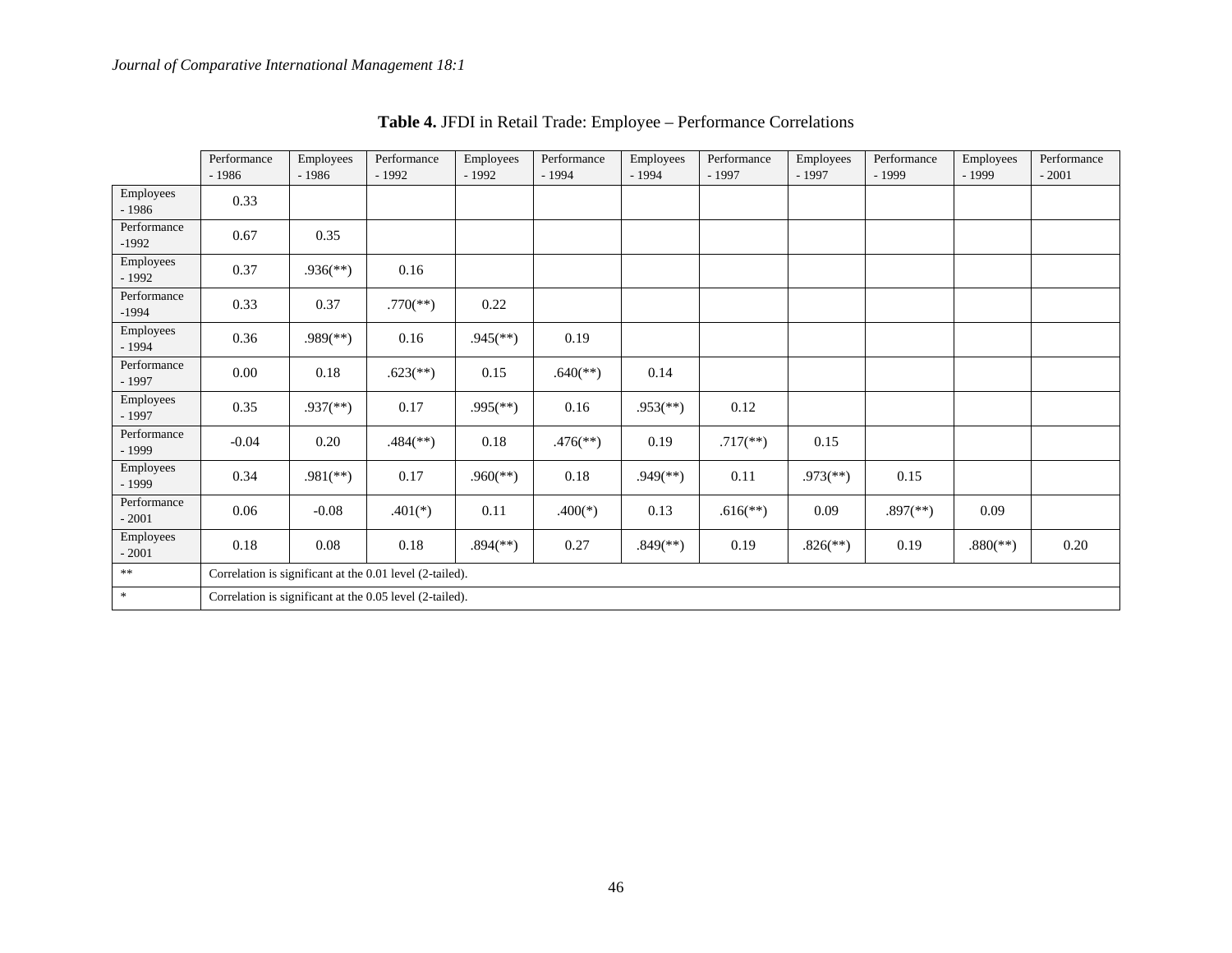| Nation in which<br>subsidiary was<br>established |                 | Capital invested<br>in subsidiary<br>$(US$) - 1986$ | Capital invested<br>in subsidiary<br>$(US$) - 1992$ | Capital invested<br>in subsidiary<br>$(US$) - 1994$ | Capital invested<br>in subsidiary<br>$(US$) - 1997$ | Capital invested<br>in subsidiary<br>$(US$) - 1999$ | Capital invested<br>in subsidiary<br>$(US$) - 2001$ |
|--------------------------------------------------|-----------------|-----------------------------------------------------|-----------------------------------------------------|-----------------------------------------------------|-----------------------------------------------------|-----------------------------------------------------|-----------------------------------------------------|
| <b>USA</b>                                       | 3476000<br>Mean |                                                     | 10994561                                            | 8762876                                             | 21369310                                            | 20237083                                            | 19752978                                            |
|                                                  | % change        |                                                     | 216.30%                                             | $-20.30%$                                           | 143.86%                                             | $-5.30%$                                            | $-2.39%$                                            |
| China                                            | Mean            | 2750000                                             | 2225752                                             | 14333333                                            | 8141108                                             | 5148920                                             | 31443205                                            |
|                                                  | % change        |                                                     | $-19.06%$                                           | 543.98%                                             | $-43.20%$                                           | $-36.75%$                                           | 510.68%                                             |
| Taiwan                                           | Mean            | 3256941                                             | 9955426                                             | 221382393                                           | 43852893                                            | 48173794                                            | 20056337                                            |
|                                                  | % change        |                                                     | 205.67%                                             | 2123.74%                                            | $-80.19%$                                           | 9.85%                                               | $-58.37%$                                           |
| Hong Kong                                        | Mean            | 87291                                               | 3902063                                             | 37768075                                            | 7589282                                             | 5999333                                             | 6049844                                             |
|                                                  | % change        |                                                     | 4370.16%                                            | 867.90%                                             | $-79.91%$                                           | $-20.95%$                                           | 0.84%                                               |
| France                                           | Mean            | 318471                                              | 6096192                                             | 45553007                                            | 5933887                                             | 5766571                                             | 3855570                                             |
|                                                  | % change        |                                                     | 1814.20%                                            | 647.24%                                             | $-86.97%$                                           | $-2.82%$                                            | $-33.14%$                                           |
| Korea                                            | Mean            |                                                     | 1675726                                             | 1800000000                                          | 1209538                                             | 852342                                              | 2203826                                             |
|                                                  | % change        |                                                     |                                                     | 107316.12%                                          | $-99.93\%$                                          | $-29.53%$                                           | 158.56%                                             |
| Australia                                        | Mean            | 177305                                              | 28826218                                            | 138577570                                           | 24150782                                            | 21067167                                            | 17075086                                            |
|                                                  | % change        |                                                     | 16157.99%                                           | 380.73%                                             | $-82.57%$                                           | $-12.77%$                                           | $-18.95%$                                           |
| Total                                            | Mean            | 2509167                                             | 10512793                                            | 146847013                                           | 19448246                                            | 17155711                                            | 17202704                                            |
|                                                  | % change        |                                                     | 318.98%                                             | 1296.84%                                            | $-86.76%$                                           | $-11.79%$                                           | 0.27%                                               |

# **Table 5.** JFDI in Retail Trade: Capital Investment by Countries/regions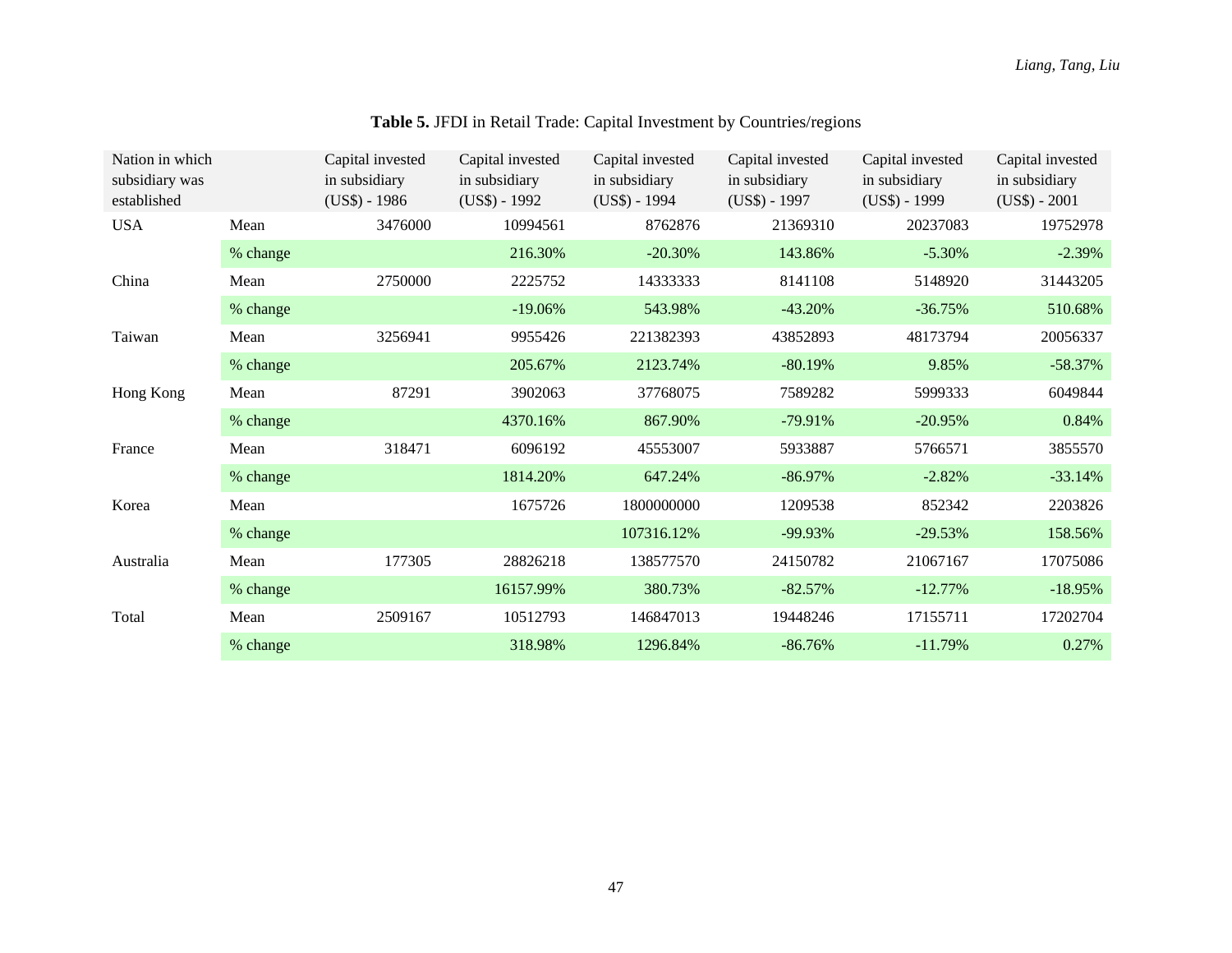|                        | Performance<br>$-1986$ | Capital<br>$-1986$       | Performance<br>$-1992$                                   | Capital<br>$-1992$       | Performance<br>$-1994$   | Capital<br>$-1994$ | Performance<br>$-1997$ | Capital<br>$-1997$       | Performance<br>$-1999$   | Capital<br>$-1999$     | Performance<br>$-2001$ |
|------------------------|------------------------|--------------------------|----------------------------------------------------------|--------------------------|--------------------------|--------------------|------------------------|--------------------------|--------------------------|------------------------|------------------------|
| Performance<br>$-1986$ |                        |                          |                                                          |                          |                          |                    |                        |                          |                          |                        |                        |
| Capital<br>$-1986$     | 0.12                   |                          |                                                          |                          |                          |                    |                        |                          |                          |                        |                        |
| Performance<br>$-1992$ | 0.67                   | 0.19                     |                                                          |                          |                          |                    |                        |                          |                          |                        |                        |
| Capital<br>$-1992$     | 0.08                   | $.837$ <sup>(**)</sup> ) | 0.24                                                     |                          |                          |                    |                        |                          |                          |                        |                        |
| Performance<br>$-1994$ | 0.33                   | 0.24                     | $.770$ (**)                                              | 0.29                     |                          |                    |                        |                          |                          |                        |                        |
| Capital<br>$-1994$     | 0.34                   | 0.19                     | 0.10                                                     | 0.13                     | 0.18                     |                    |                        |                          |                          |                        |                        |
| Performance<br>$-1997$ | 0.00                   | 0.24                     | $.623$ <sup>(**)</sup> )                                 | 0.27                     | $.640$ <sup>(**)</sup> ) | 0.23               |                        |                          |                          |                        |                        |
| Capital<br>$-1997$     | $-0.02$                | $.808$ <sup>(**)</sup> ) | 0.19                                                     | $.743$ <sup>(**)</sup> ) | 0.17                     | 0.04               | 0.14                   |                          |                          |                        |                        |
| Performance<br>$-1999$ | $-0.04$                | 0.29                     | $.484$ <sup>(**)</sup> )                                 | 0.26                     | $.476$ <sup>**</sup> )   | 0.20               | $.717$ <sup>**</sup> ) | 0.12                     |                          |                        |                        |
| Capital<br>$-1999$     | $-0.05$                | $.706$ <sup>(**)</sup> ) | 0.20                                                     | $.709$ <sup>(**)</sup> ) | 0.18                     | 0.04               | 0.14                   | $.997$ <sup>(**)</sup> ) | 0.11                     |                        |                        |
| Performance<br>$-2001$ | 0.06                   | $0.00\,$                 | $.401(*)$                                                | 0.22                     | $.400(*)$                | 0.11               | $.616$ <sup>**</sup> ) | 0.08                     | $.897$ <sup>(**)</sup> ) | 0.08                   |                        |
| Capital<br>2001        | $-0.20$                | 0.25                     | 0.21                                                     | $.585$ <sup>(**)</sup> ) | 0.22                     | $-0.02$            | 0.17                   | $.586$ <sup>(**)</sup> ) | 0.15                     | $.572$ <sup>**</sup> ) | $-0.02$                |
| $\ast\ast$             |                        |                          | Correlation is significant at the 0.01 level (2-tailed). |                          |                          |                    |                        |                          |                          |                        |                        |
| $\ast$                 |                        |                          | Correlation is significant at the 0.05 level (2-tailed). |                          |                          |                    |                        |                          |                          |                        |                        |

| <b>Table 6. JFDI</b> in Retail Trade: Capital Investment – Performance Correlations |  |
|-------------------------------------------------------------------------------------|--|
|-------------------------------------------------------------------------------------|--|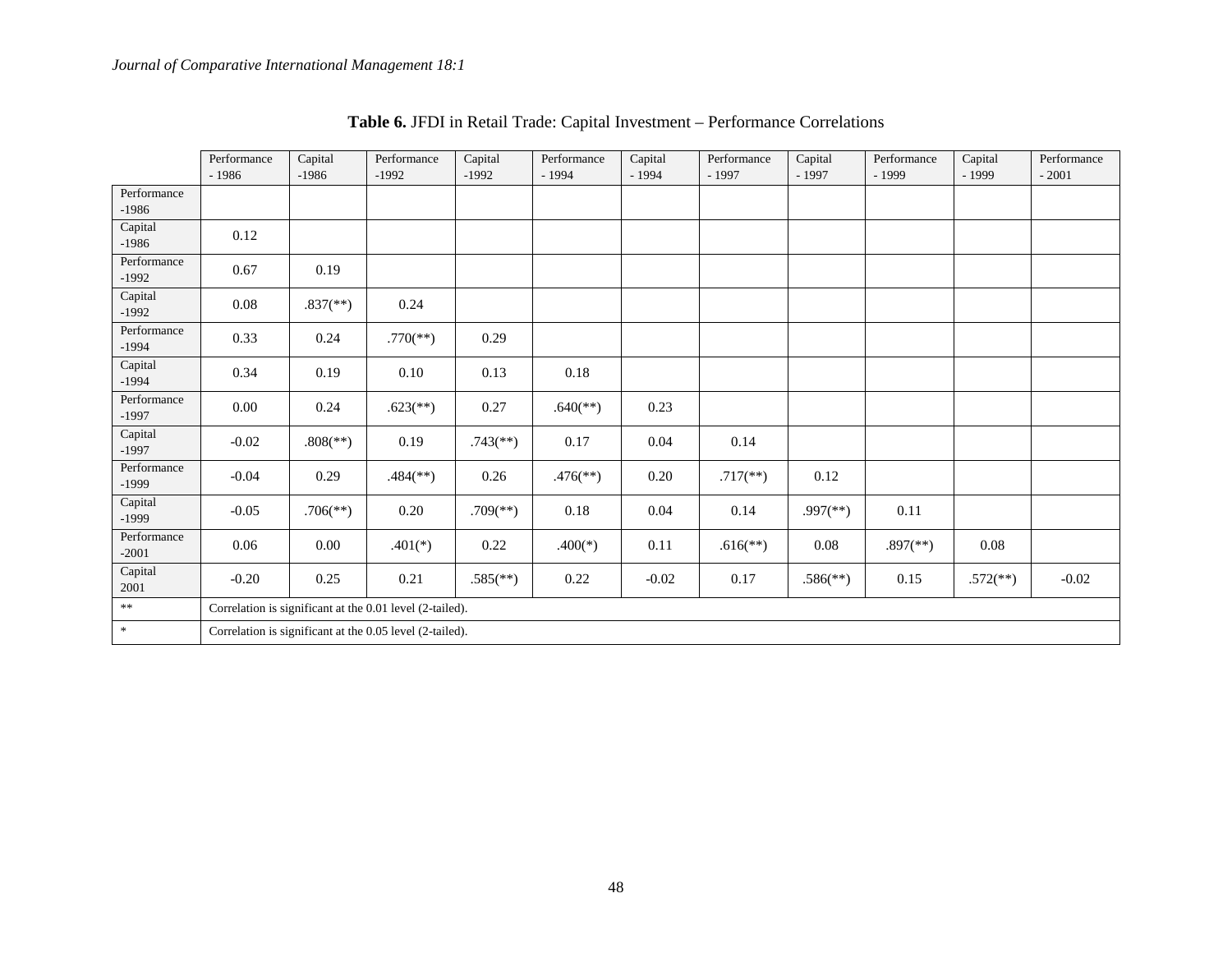# **3. JFDI in Retail Trade: Major Country/Region Comparisons by Entry Mode, Industry and Performance**

Four major countries/regions (i.e., the USA, China, Taiwan, and Hong Kong) accounted for 78 percent of the subsidiaries in the sample. Although China, Taiwan and Hong Kong could be considered together as the Greater-China area, they were quite different in terms of economic development, political system and social environment. Therefore, we deemed it more appropriate to have in-depth observations into all four of these countries/regions and compared the similarities and differences on the entry mode, industry and performance of the JFDI in retail trade in these places.

#### **3.1 United States of America (USA)**

Subsidiaries in the USA represented the largest portion (28%) of JFDI in retail trade in our sample. Overall reported performance put the US subsidiaries in the top-ranked group on the country/region basis in terms of the highest absolute number of subsidiaries (17 subsidiaries) that made profits (i.e., Gain as performance), the highest overall percentage of the number of subsidiaries who were at least breakeven (85%), or the lowest overall percentage of the number of subsidiaries who lost money (15%). The eating and drinking places sector (SIC 58) had the largest number of subsidiaries (14 cases) and also had the largest number of subsidiaries who reported gain in 2001 (10 out of 14 cases, 71%). Wholly owned subsidiary was the dominant entry mode in this industry (11 out of 14 cases, 79%).

Compared with the entry mode in the overall dataset (wholly owned subsidiary: 48 cases, 49% of total cases vs. joint venture: 39 cases, 40% of total cases), JFDI in retail trade in the USA displayed a definite preference for wholly-owned subsidiary, with 19 (70%) of the total 27 cases in this mode (vs. five joint ventures and three acquisitions). Nevertheless, as indicated before, eating and drinking places represented 52 per cent of the USA subsidiaries in our sample (14 out of 27 cases), which accounted for the strong preference for wholly-owned subsidiary overall. The distribution among entry modes became even after excluding the eating and drinking places from the USA data and became similar to the overall distribution across countries/regions in the sample. No other country displayed such a skewed preference for wholly-owned subsidiaries in the eating and drinking places sector.

### **3.2 China (Mainland)**

The number of subsidiaries in mainland China (18 cases) was the second largest to the number in the USA in our sample. The China subsidiaries reported performance that was also comparable to that reported by the US subsidiaries. In particular, 13 (72%) subsidiaries reported gain in performance, which was even higher than the percentage of the USA subsidiaries (63%) which reported gain. Four subsidiaries (22%) reported loss in performance and one (6%) reported breakeven. Interestingly, similar to the US subsidiaries, the eating and drinking places sector (SIC 58) had the largest number of subsidiaries (10 cases) and also had the largest number of best performers who reported gain in 2001 (9 out of 10 cases, 90%). However, contrary to the pattern of entry mode in the US subsidiaries in this industry, joint-venture (9 out of 10 cases, 90%) rather than wholly-owned subsidiary (one case, 10%) was the dominant entry mode in this industry. In the eating and drinking places sector, the only one wholly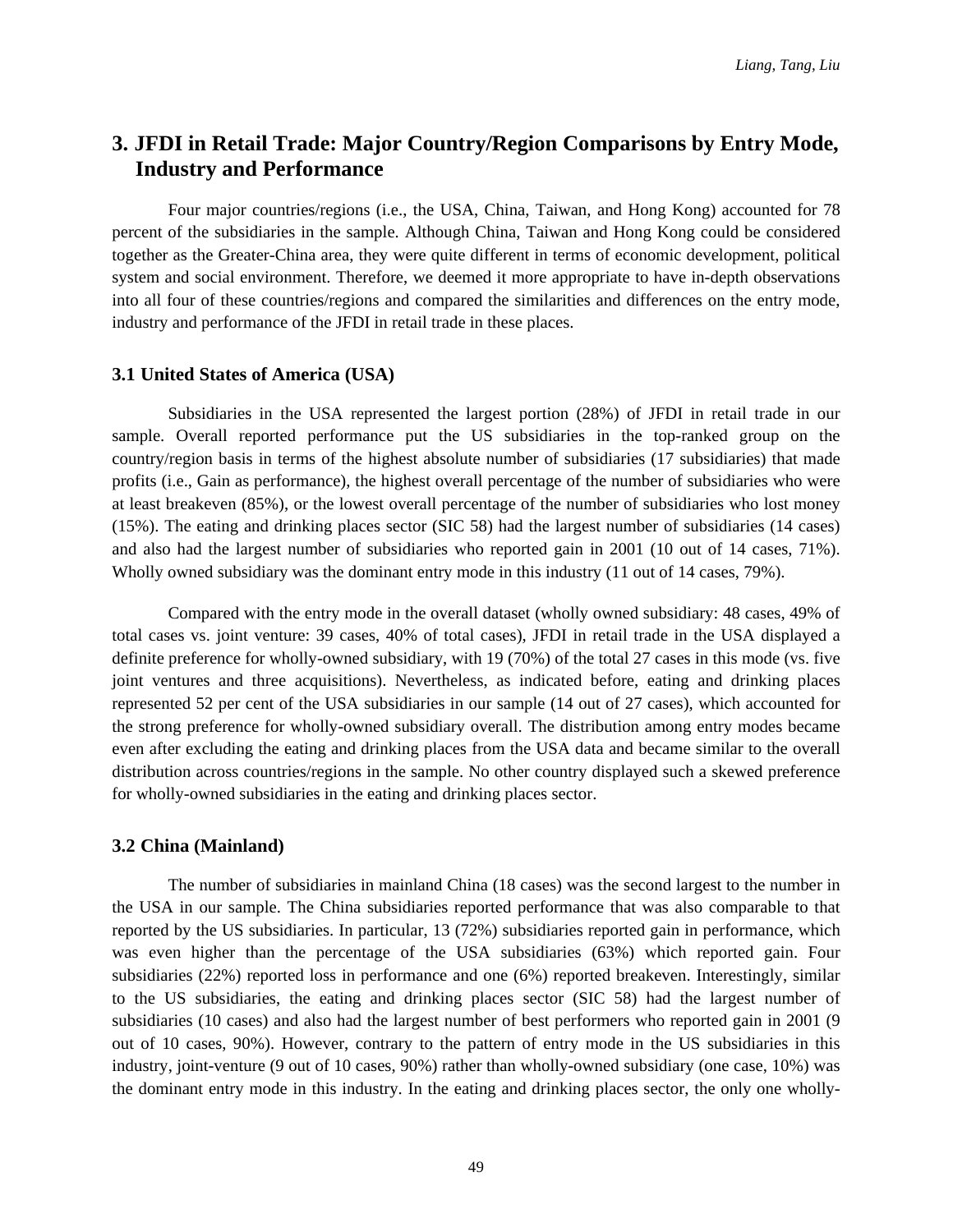owned subsidiary reported gain in performance, while eight joint-ventures reported gain and one reported breakeven. Such observations indicated that seeking Chinese joint-venture partners could be worthwhile for Japanese parent companies. Moreover, there was no other reported entry mode in the JFDI in retail trade in China in our sample.

Compared with the entry mode in the overall dataset, JFDI in retail trade in China displayed a definite preference for joint-ventures, with 14 of the total 18 cases in this mode (vs. four wholly owned subsidiaries). However, such a preference may be explained by the large percentage (56%) of the eating and drinking places in the sample of China subsidiaries. The distribution among entry modes became even after excluding the eating and drinking places from the China data, similar to the overall distribution across countries/regions in the sample. No other country/region displayed such a skewed preference for joint-ventures in the industry of eating and drinking places.

#### **3.3 Hong Kong**

The performance reported by the Hong Kong subsidiaries was lower than the other major countries/regions in the sample. In particular, only seven of 15 cases (47%) reported gain in performance, which was the smallest number of subsidiaries (either the absolute number or the percentage) reporting gain compared with the other three countries/regions, whereas five (33%) and three (20%) subsidiaries reported breakeven and loss, respectively. The average performance for the 15 Hong Kong subsidiaries was the second lowest (2.27) among the four major countries/regions. The industries with the best performance in 2001 in Hong Kong were wholesale trade-durable, general merchandise stores, and eating and drinking places (eight out of 15 cases, 53%). Their average performance was 2.63.

The distribution of entry mode in this region may not explain the relative poor performance of the subsidiaries. JFDI in retail trade in Hong Kong showed a strong propensity to use wholly-owned subsidiaries and joint-ventures but no preference between these two modes (both have the same number of subsidiaries – seven cases each). Such a pattern of entry mode is comparable to the overall pattern of distribution in the overall dataset. Moreover, in the overall dataset, the average performance of the wholly-owned subsidiary  $(2.23, n=48)$  is slightly lower than that of the joint-venture  $(2.44, n=39)$ . For the Hong Kong subsidiaries, a similar pattern was also found between wholly-owned subsidiary (2.14, n=7) and joint-venture (2.29, n=7). However, the average performance of Hong Kong subsidiaries was slightly below the mean in each of these two modes.

Further investigation indicated that the poor performance may be explained by the performance in the industries of food products, apparel and accessory stores, and furniture stores, which had 33% of the total number of subsidiaries but an average performance only at 1.60 (i.e., not even at a breakeven level). The average performance of apparel and accessory stores (2.00) and furniture stores (1.00) in Hong Kong were substantially lower than the corresponding performance (2.30 and 2.33, respectively) in the overall dataset.

#### **3.4 Taiwan**

The average performance reported by the Taiwan subsidiaries was the lowest (2.25) among the four major countries/regions in our sample, although the number of subsidiaries reported gain in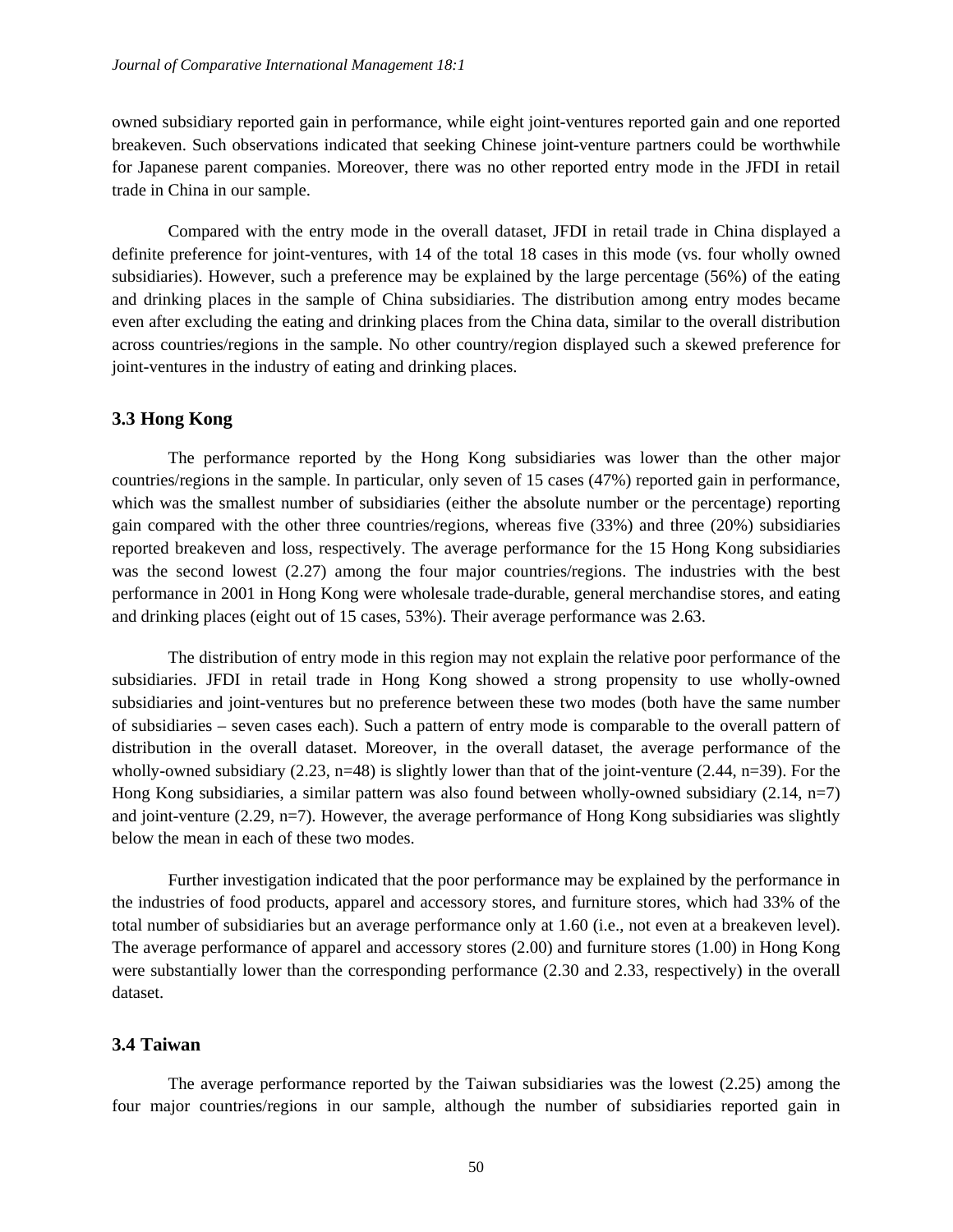performance (8 out of 16 cases, 50%) was slightly more than that in Hong Kong (7 cases, 47%). The industries with the best performance were industrial machinery, general merchandise stores, automotive dealers and service, and miscellaneous retail, which had a total of seven subsidiaries (44%) and all reported gain in performance.

The distribution of entry mode in the Taiwan subsidiaries, where there were five wholly- owned subsidiaries (33%), nine joint-ventures (56%), and two capital participation (13%), was comparable to that in the overall dataset. The average performance of these three entry modes were 2.20, 2.11, and 3.00, respectively, the former two of which were both lower than the overall average performance in the overall dataset (2.23 and 2.44, respectively).

Further investigation indicated that the poor performance may be explained by the performance in the industries of wholesale trade-durable, food stores, apparel and accessory stores, and eating and drinking places, which had 56% of the total number of subsidiaries but an average performance of only 1.67 (i.e., not even able to breakeven). The average performance of apparel and accessory stores (2.00) and eating and drinking places (1.50) in Taiwan were substantially lower than the corresponding performance (2.30 and 2.49, respectively) in the overall dataset.

## **4. Conclusion**

The characteristics and performance of JFDI in retail trade as presented in this paper provided insights for countries that want to capture JFDI or other FDI in retail trade and also for companies that want to invest in international retail trade. The patterns of JFDI in retail trade not only varied over time but also varied across countries and/or regions in the performance, entry mode, and industry. Several major conclusions could be drawn from our observations in the data analyses.

First, there was an overall trend for the JFDI in retail trade to move from the developed countries to developing countries. Such an observation was consistent with the pattern proposed in previous research (e.g., Goldman, 2001; Barth et al., 1996; Hentzepeter, 1999; Reuling, 1998; Stores, 1998). Moreover, the observations on performance also provided encouraging prospects of investing in the developing countries/regions, such as China, which had the highest proportion of subsidiaries that reported gain in performance.

Second, there was a modest correlation between subsidiary size and performance, no matter whether the sizes were measured with the number of employees or the amount of capital investment. There were also positive and significant correlations on subsidiary size itself and on performance itself over time. In certain countries/regions, there was a positive and significant correlation between entry mode and performance in certain industries. For example, eating and drinking places performed very well in both the USA and China, but the subsidiaries in the USA were mainly wholly owned and those in China were mainly joint ventures. Therefore, we concluded that there was a positive and significant correlation between wholly owned (joint venture) subsidiaries and good performance in the eating and drinking places in the USA and China.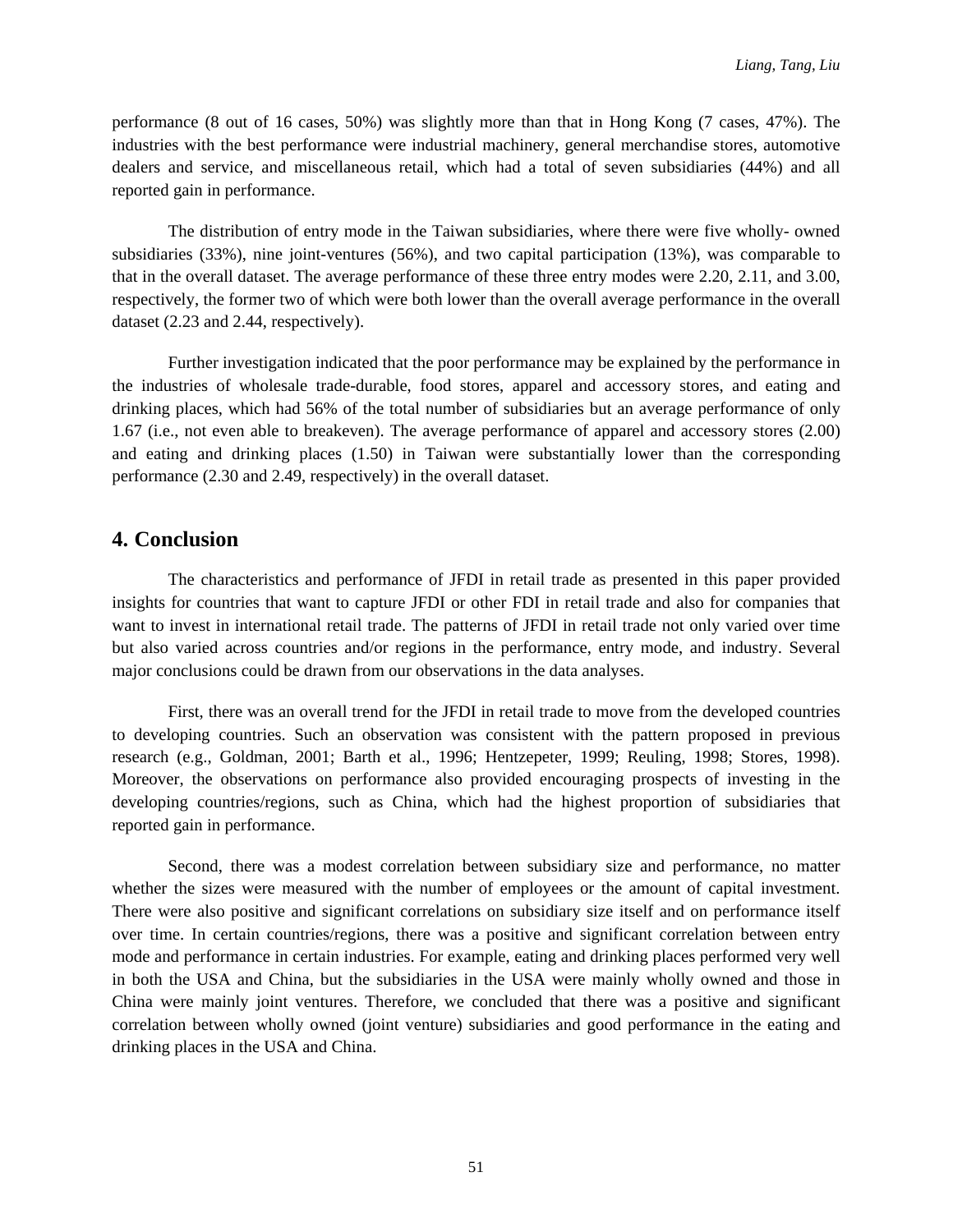Third, broadly speaking, JFDI in retail trade mainly focused on the USA and the Greater-China area, the latter of which included China, Hong Kong and Taiwan. For their best interests, these countries and regions should investigate further the characteristics and performance of the JFDI and other FDI in retail trade. Interesting patterns and findings had been observed in this study and provided a starting point for future research. Future research should also investigate why the characteristics and performance varied across these countries/regions and determine what factors led to those different characteristics and performance.

Finally, for companies that want to make FDI in retail trade, this study provided useful information, for example, on the relationship between entry mode, industry and performance in different countries/regions, especially in the USA and the Greater-China area. The USA is still the largest economic entity and the Greater-China area is the fastest growing market in the world. Therefore, these two markets represent the two most important business territories, especially for the international retailers.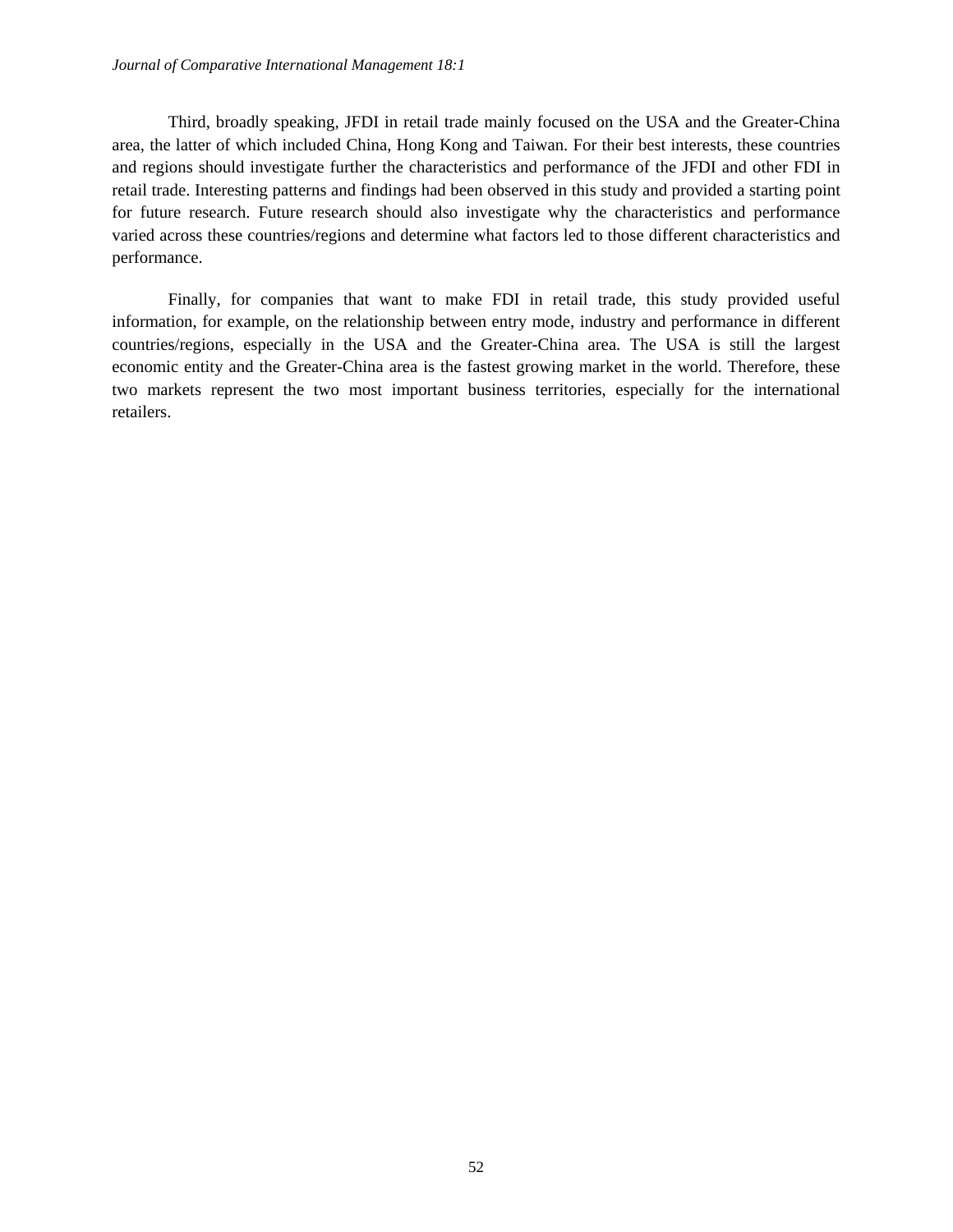### **References**

- Anand, Jaideep & Delios, A. 1997. Location specificity and the transferability of downstream assets to foreign subsidiaries. *Journal of International Business Studies*, 28(3): 579-603.
- Barth, Karen, Karch, Nancy J., McLaughlin, Kathleen & Shi, Christiana Smith. 1996. Global retailing. *The McKinsey Quarterly*, 1: 116-125.
- Beamish, Paul & Nitsch, D. 1999. A longitudinal analysis of entry mode and performance of Japanese investments in Europe. In Engelhard, J. and WA. Oechsler (eds), *International management: Effects of global changes on competition, Corporate Strategies and Labor Markets* (pp. 156-171), Gabler Verlag.
- Boddewyn, J.J., Halbrich, M.B. & Perry, A. C. 1986. Service multinationals: Conceptualization, measurement and theory. *Journal of International Business Studies*, 17(3): 41-57.
- Bouquet, Cyril, Hébert, Louis, & Delios, A. 2004. Foreign expansion in service industries: Separability and human capital intensity. *Journal of Business Research*, 57: 35-46.
- Brewer, T.L. 1993. Government policies, market imperfections, and foreign direct investments. *Journal of International Business Studies*, 24(1): 101-120.
- Cao, Lanlan & Dupuis, Marc. 2010. Strategy and Sustainable Competitive Advantage of International Retailers in China. *Journal of Asia-Pacific Business*, 11: 6-27, 6-27.
- Drabek, Z. & Payne, W. 2001. The impact of transparency on foreign direct investment. Working Paper ERAD-99-02, World Trade Organization, Geneva, Switzerland.
- Edstrom, A & Galbraith, JR. 1977. Transfer of managers as a coordination and control strategy in multinational organizations. *Administrative Science Quarterly*, 22: 248-261.
- Fan, C. Cindy & Lu, Jiantao. 2011. Foreign Direct Investment, Migration and Locational Factors in China, 1985-1997. *Asian Geographer*, Special Issue: Regional Development in China, 79-99.
- Gao, Zhicun & Tisdell, Clem. 2008. Foreign Investment and Asia's, Particularly China's, Rise in the Televeision Industry: The International Product Life Cycle Reconsidered. *Journal of Aisa-Pacific Business*, 6(3): 37-61.
- Goldman, Arieh. 2001. The transfer of retail formats into developing economies: The example of China. *Journal of Retailing*, 77: 221-242.
- Hentzepeter, Vincent. 1999. Central Europe: The battlefield of food retail. *Elsevier Food International*, 4 (October), 46-55.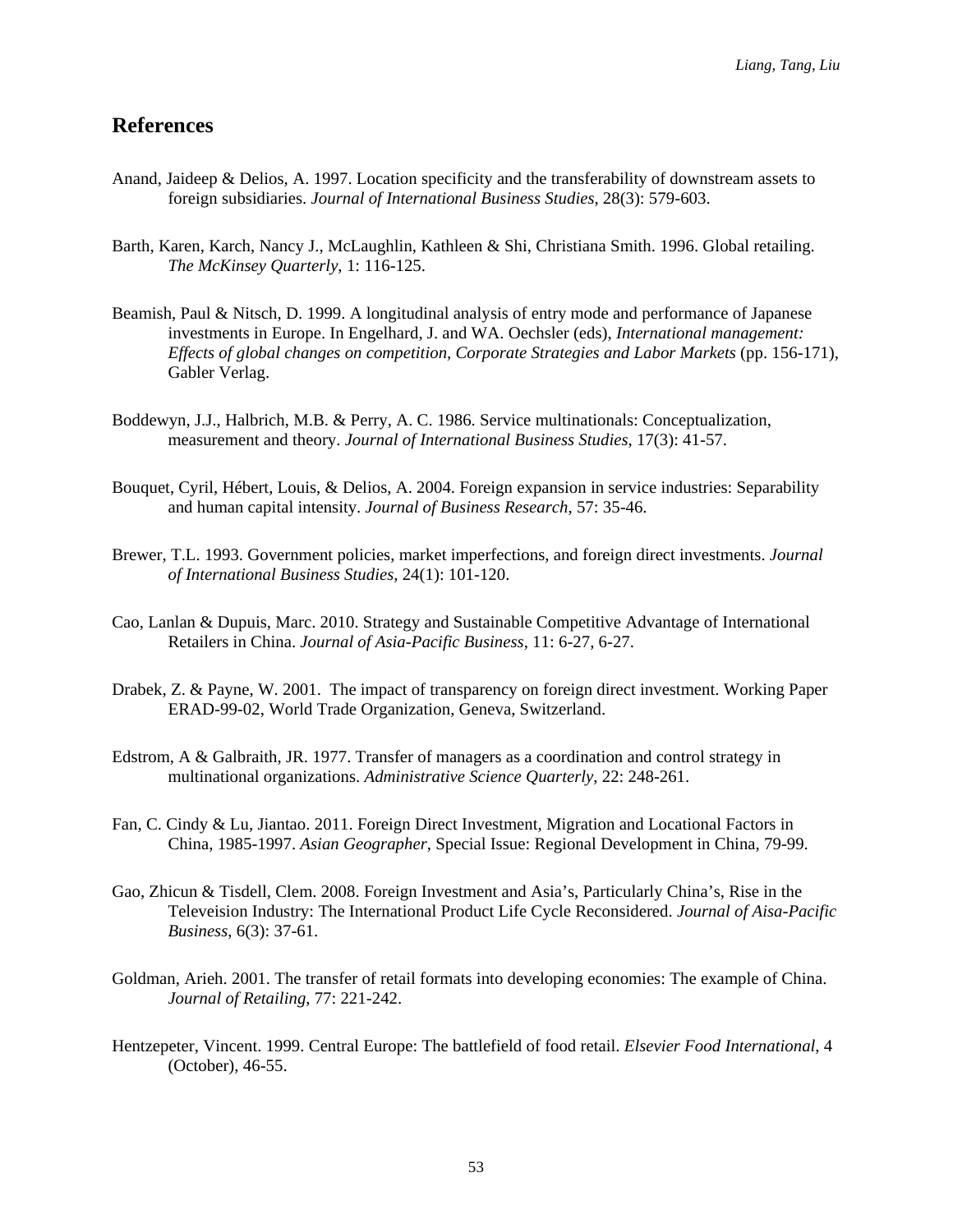- Hill C.W., Hwang P, & Kim W.C. 1990. An eclectic theory of the choice of international entry mode. *Strategic Management Journal*, 11: 117-128.
- Hofstede, Geert. 1997. *Cultures and Organizations: Software of the Mind*. New York: McGraw Hill.

Hofstede, Geert. 2001. *Culture's Consequences* (2nd ed.). Thousand Oaks, CA: Sage.

Kim, Renee B. 2008. Wal-Mart Korea: Challenges of Entering a Foreign Market. *Journal of Asia-Pacific Business*, 9(4): 344-357.

Kuipers, Pascal. 1994. Top Retailers. *Elsevier Food International*, 4 (October), 15-23.

- Liu, Yi & Pearson, Cecil. 2010. An Empirical Study of the Determinants of Foreign Investment in China: A Western Australian Perspective. *Journal of Asia-Pacific Business*, 11(2): 99-120.
- Makino, Shige, Beamish, Paul W. & Zhao, Natalie Bin. 2004. The characteristics and performance of Japanese FDI in less developed and developed countries. *Journal of World Business*, 39: 377-392.
- Mooij, Marieke de & Hofstede, Geert. 2002. Convergence and divergence in consumer behavior: Implications for international retailing. *Journal of Retailing*, 78: 61-69.
- Nitsch, Detlev, Beamish, Paul W. & Makino, Shige. 1995. Characteristics and performance of Japanese foreign direct investment in Europe. *European Management Journal*, 13(3): 276-285.
- Pan, Yigang. 1998. Environmental Risk and Foreign Equity Ownership in Joint Ventures in China. *Journal of Asia-Pacific Business*, 2(2): 23-42.
- Park, Kang H. 2003. Patterns and Strategies of Foreign Direct Investment: the Case of Japanese Firms. *Applied Economics*, 35(16): 1739-1746.
- Reuling, Eddy. 1998. Global retailers conquer emerging markets. *Elsevier Food International*, 3 (May): 21-24.
- Shiu, Eric Chi-Chung & Dawson, John A. 2002. The Applicability of Cyclical and Conflict models of Retail Change to Taiwan – A Preliminary Exploration. *Journal of Asia-Pacific Business*, 4(1): 67-81.
- Stores.1998. *Global powers of retailing*. Section 3, January.
- Takagi, Seiichiro. 2006. China's Economic and Social Development and the International Scene, *Asia-Pacific Review*, 13(2): 27-37.
- The World Fact Book (2011). Central Intelligent Agency. https://www.cia.gov/library/publications/theworld-factbook/geos/ch.html. [October, 2011].